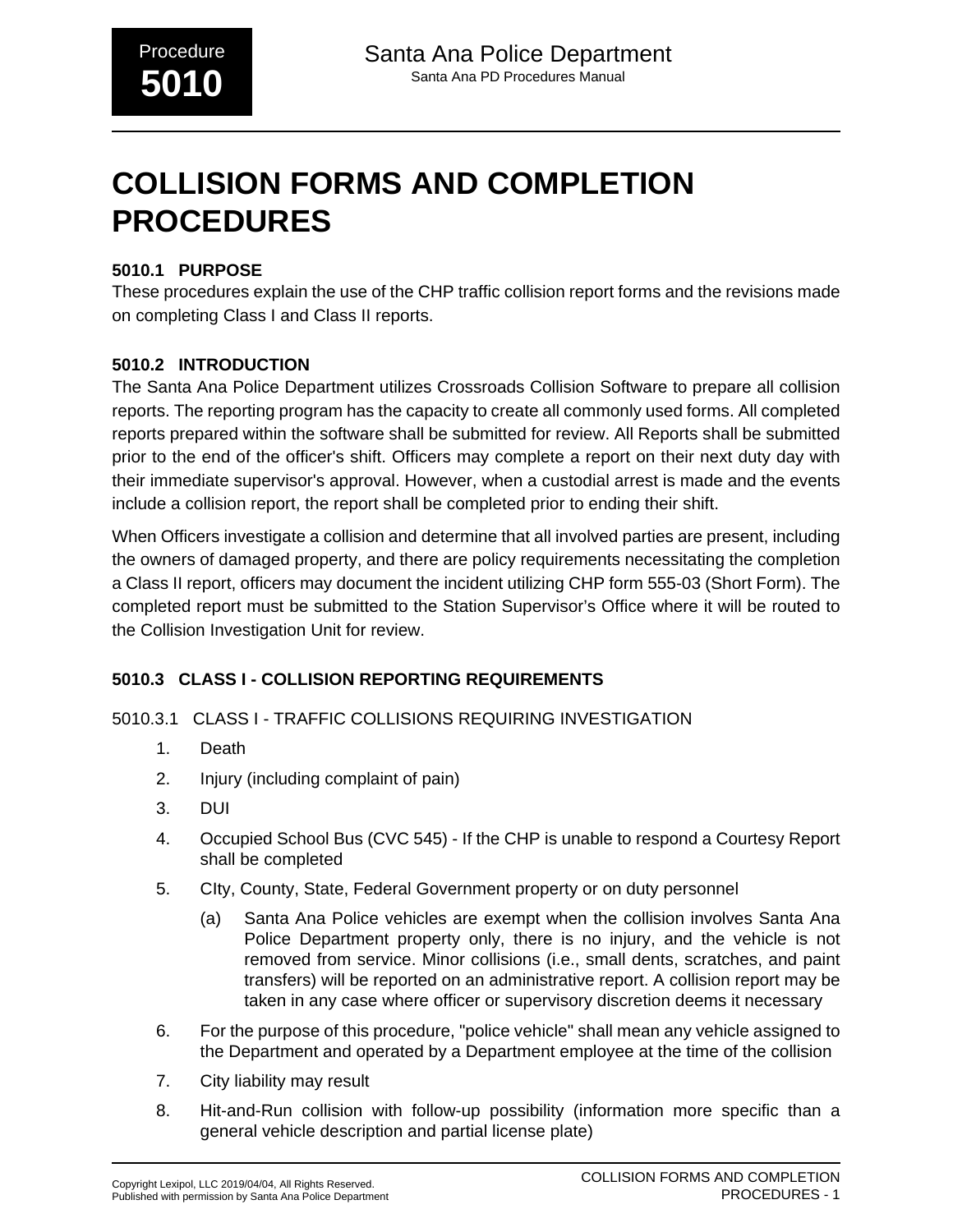Santa Ana PD Procedures Manual

### COLLISION FORMS AND COMPLETION PROCEDURES

9. At the direction of a supervisor

#### 5010.3.2 CLASS I - CHP COLLISION FORMS

- 1. Traffic Collision (Face page) see 5010.6 Attachment 1
- 2. Injured/Witness/Passengers and Factual Diagram CHP Form 555-3 and 4 5010.7 Attachment 2
- 3. Narrative/Supplemental CHP Form 556 see 5010.8 Attachment 3

#### **5010.4 CLASS II - REPORT FORM**

- (a) Hit and Run property damage only without follow-up possibility (only a general description of suspect and/or vehicle is available, i.e., small, white pick-up truck)
- (b) Property damage in which the damaged property is unattended and the owner cannot be located
- (c) Late Report (Report taken away from the scene where one or more of the involved parties are reporting an injury)
- (d) Counter Report (Report taken away from the scene)

#### **5010.5 REPORT CORRECTIONS:**

All submitted collision reports will be reviewed by officers assigned to the Collision Investigation Unit. In the event a report is found to be in need of corrections, it will be routed back to the originating officer with instructions for correction. Officers shall make the required corrections and resubmit the report on their next duty day.

#### 5010.5.1 CLASS I REPORT REQUIREMENTS

Class I reports require the completion of the following CHP Collision Forms:

- Traffic Collision (Face page) see 5010.6 Attachment 1
- Injured/Witness/Passengers and Factual Diagram CHP Form 555-3 and 4 5010.7 Attachment 2
- Narrative/Supplemental CHP Form 556 see 5010.8 Attachment 3
	- The Narrative shall be written in the format listed below

#### Facts:

Notification:

1. Time of call, response location and time of arrival

#### Scene:

- 1. Road alignment, surface
- 2. Fixed or other objects
- 3. Type(s) of traffic control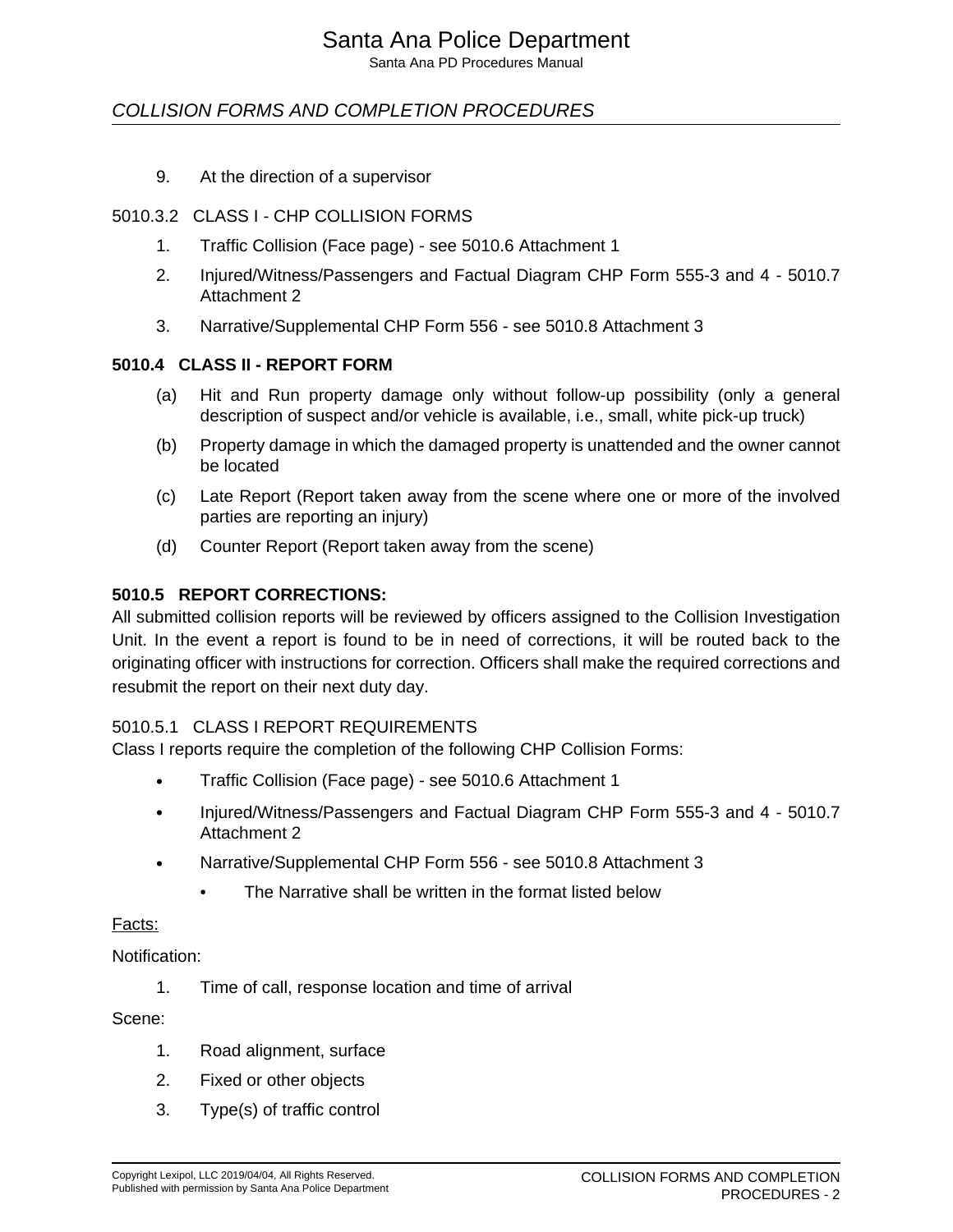Santa Ana PD Procedures Manual

### COLLISION FORMS AND COMPLETION PROCEDURES

#### Parties:

- 1. Location of the driver arrival. How identified? How determined as driver?
- 2. Location of vehicle upon arrival
- 3. Observed mechanical defects
- 4. Repeat sequence for all parties

Injuries (If applicable):

- 1. Extent of injuries (basic description)
- 2. Name of address of hospital where treated
- 3. Name of who transported the injury party to the hospital

Physical Evidence (If applicable):

- 1. List evidence and location found if not handled by CSI (i.e., blood, skids, debris, etc.)
- 2. Disposition of collected/photographed evidence (i.e., booked, etc.)

CSI (If applicable):

1. Who conducted CSI and what they did (i.e., photos, evidence collection, etc.)

Hit and Run - Required for Hit and Run Collisions (If applicable):

- 1. What were the actions of the driver after the collision which contain the elements of Hit and Run
- 2. What is the description of the vehicle and driver and who provided this description (was it a driver or witness)
- 3. What investigation did you conduct and what was the outcome

Statements:

- 1. Obtained from all parties and witnesses use # and last name driver #1.
- 2. If no statement obtained, state why
- 3. Indicate location of the witness at the time of observance

#### Opinions and Conclusions:

Summary:

- 1. Opinion of how the collision occurred based on physical evidence, statements, etc.
- 2. Should be a complete description of how collision occurred and any investigation conducted.

Area(s) of Impact - Not Necessary on Private Property Collisions:

Intoxication Narrative - When One or More of the Drivers are Impaired:

- 1. Party's action (i.e. staggering, speech slurred, odor of alcohol detected, etc.)
- 2. FST given and conclusion (e.g., Under Influence and arrested)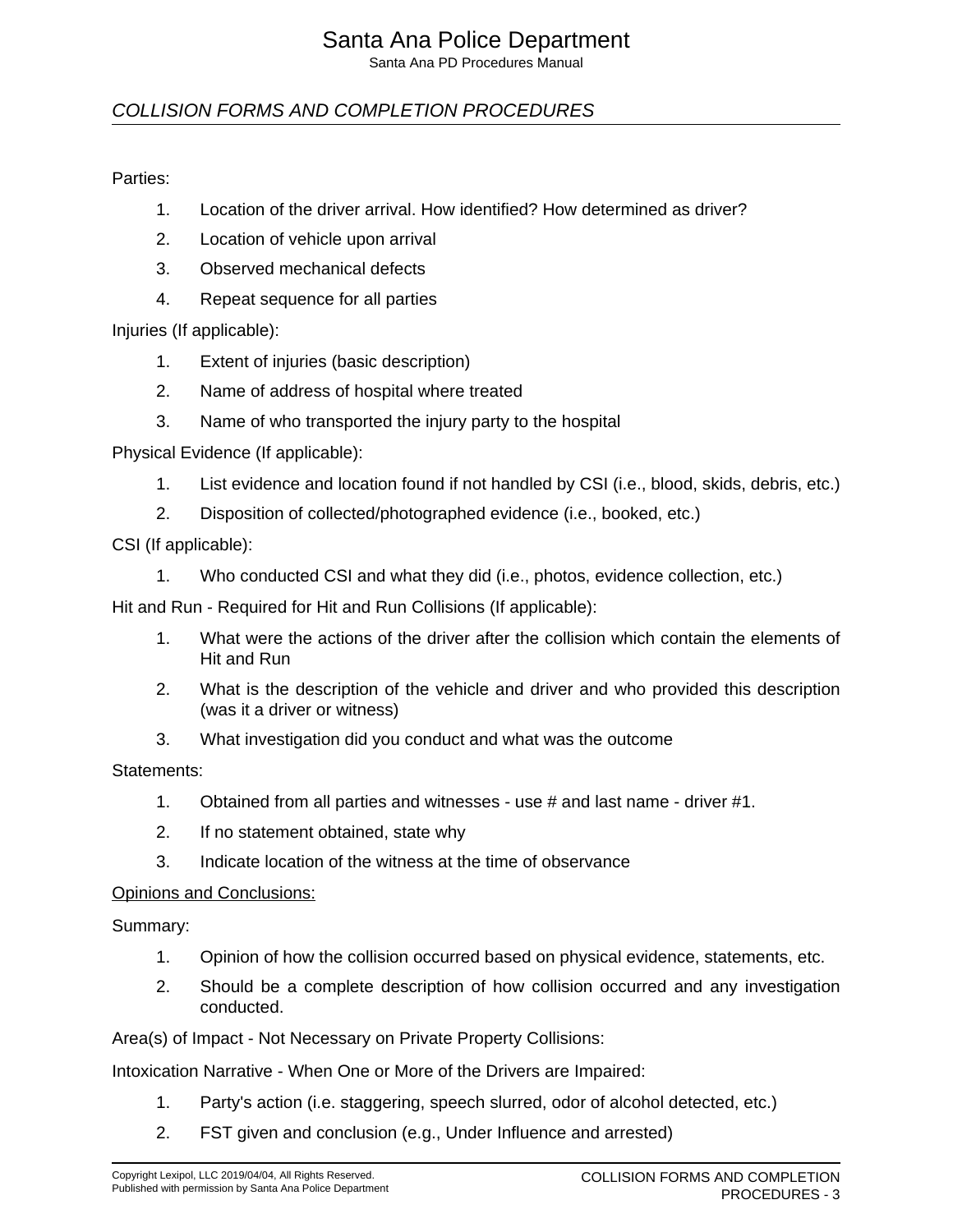Santa Ana PD Procedures Manual

## COLLISION FORMS AND COMPLETION PROCEDURES

3. How identified as driver

Cause:

1. Who was at fault, describe why and indicate PCF by code section

Recommendations:

- 1. Note if any follow-up action is needed
- 2. Note the cite number of all citations issued as a result of the investigation

### 5010.5.2 CLASS II REPORTS - CHP 555-03 (SHORT FORM)

Class II Reports require the completion of the CHP 555-03 Form (Attachment 4 in section 5011.9)

The Narrative Supplemental shall be written in the format listed below.

On the reverse side of the face page, the officer will complete a "Summary" narrative including the date, time and location of where the investigation is being conducted. Additional headings are not required and a cause should not be determined unless all involved parties have been interviewed. There is no follow-up required on this type of report. The cite number of all citations issued as a result of the investigation should be included.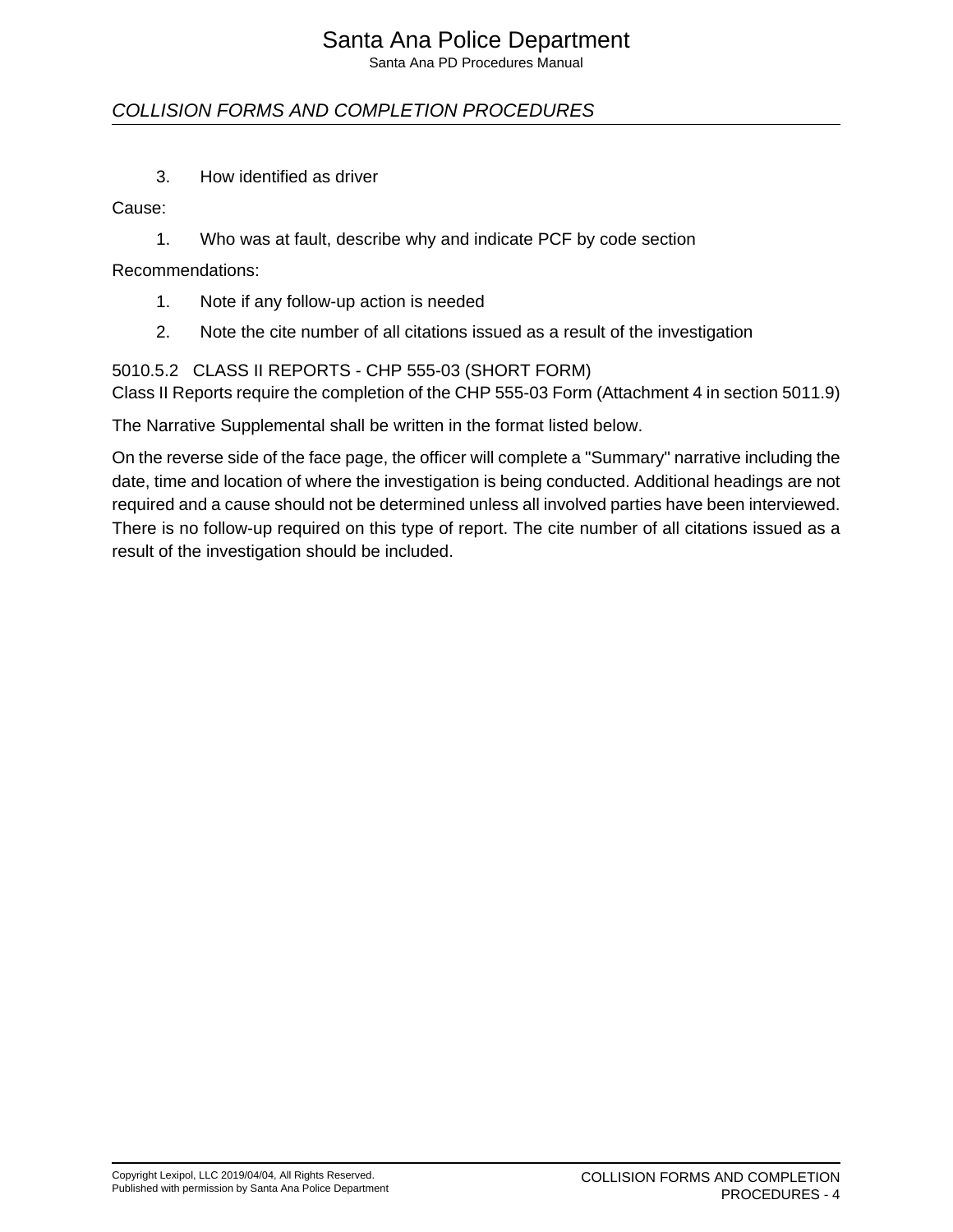Santa Ana PD Procedures Manual

## COLLISION FORMS AND COMPLETION PROCEDURES

#### **5010.6 ATTACHMENT 1 - COLLISION REPORT PAGE 1-2**

## **STATE OF CALIFORNIA**<br>TRAFFIC COLLISION REPORT

|                   |                          | CHP 555 Page 1 (Rev. 11-06) OPI 065 |                  |                   |                                   |                   |                        |               |                                |                                |                                      |                                         | Page<br>of         |
|-------------------|--------------------------|-------------------------------------|------------------|-------------------|-----------------------------------|-------------------|------------------------|---------------|--------------------------------|--------------------------------|--------------------------------------|-----------------------------------------|--------------------|
|                   | SPECIAL CONDITIONS       |                                     |                  | NUMBER<br>INJURED | <b>HIT &amp; RUN</b><br>FELONY    | CITY              |                        |               |                                |                                |                                      | JUDICIAL DISTRICT   LOCAL REPORT NUMBER |                    |
|                   |                          |                                     |                  |                   |                                   |                   |                        |               |                                |                                |                                      |                                         |                    |
|                   |                          |                                     |                  | NUMBER<br>Keled   | HIT & RUN<br>MISD <u>EMEA</u> NDR | COUNTY            |                        |               | REPORTING DISTRICT             |                                | BEAT                                 | DAY OF WEEK                             | TOW AWAY           |
|                   |                          |                                     |                  |                   |                                   |                   |                        |               |                                |                                |                                      | <b>SMTWTFS</b>                          | NO<br>YES          |
|                   |                          | COLLISION OCCURRED ON               |                  |                   |                                   |                   |                        |               | MO.<br>DAY                     | YEAR                           | TIME (2400)                          | NOIC #                                  | OFFICER LD.        |
|                   |                          |                                     |                  |                   |                                   |                   |                        |               |                                |                                |                                      |                                         |                    |
| LOCATION          |                          |                                     |                  |                   |                                   |                   |                        |               |                                |                                |                                      | PHOTOGRAPHS BY:                         | NONE               |
|                   |                          | MEEPOST INFORMATION                 |                  |                   |                                   |                   | <b>GPS COORDINATES</b> |               |                                |                                |                                      |                                         |                    |
|                   |                          | FEET/MILES                          |                  | оe                |                                   |                   | LATITUDE               |               |                                | LONGITUDE                      |                                      |                                         |                    |
|                   |                          | AT INTERSECTION WITH                |                  |                   |                                   |                   |                        |               |                                |                                | STATE HWY REL                        |                                         |                    |
|                   | OR:                      |                                     | <b>FEETINLES</b> |                   | <b>OF</b>                         |                   |                        |               |                                |                                | YES<br>NO <sub></sub>                |                                         |                    |
| PARTY             |                          | DRIVER'S LICENSE NUMBER.            |                  |                   | <b>STATE</b>                      | <b>CLASS</b>      | AIR BAG                |               | SAFETY EQUIP. VEH. YEAR        | <b>MAKEMODEL/COLOR</b>         |                                      | <b>LICENSE NUMBER</b>                   | STATE              |
| 1                 |                          |                                     |                  |                   |                                   |                   |                        |               |                                |                                |                                      |                                         |                    |
| DRIVER            |                          | NAME (FIRST, MODLE, LAST)           |                  |                   |                                   |                   |                        |               |                                |                                |                                      |                                         |                    |
|                   |                          |                                     |                  |                   |                                   |                   |                        |               | OWNER'S NAME                   |                                | SAME AS DRIVER                       |                                         |                    |
| <b>PEDES</b>      | STREET ADDRESS           |                                     |                  |                   |                                   |                   |                        |               |                                |                                |                                      |                                         |                    |
|                   |                          |                                     |                  |                   |                                   |                   |                        |               | <b>OWNER'S ADDRESS</b>         |                                | SAME AS DRIVER                       |                                         |                    |
| PARKED<br>VEHICLE | <b>CITY/STATE/ZIP</b>    |                                     |                  |                   |                                   |                   |                        |               |                                |                                |                                      |                                         |                    |
|                   |                          |                                     |                  |                   |                                   |                   |                        |               |                                |                                | DISPOSITION OF VEHICLE ON ORDERS OF: | OFFICER                                 | DRIVER<br>OTHER    |
| BICY-<br>CUST     | SEX                      | HAIR                                | EYES             | <b>HEKHT</b>      | WEIGHT                            |                   |                        | RACE          |                                |                                |                                      |                                         |                    |
|                   |                          |                                     |                  |                   |                                   | Mo.               | BIRTHDATE<br>Day Year  |               | PRIOR MECHANICAL DEFECTS:      |                                | NONE APPARENT                        |                                         | REFER TO NARRATIVE |
| OTHER             | HOME PHONE               |                                     |                  |                   | <b>BUSINESS PHONE</b>             |                   |                        |               |                                | VEHICLE IDENTIFICATION NUMBER: |                                      |                                         |                    |
|                   |                          |                                     |                  |                   |                                   |                   |                        |               |                                |                                | DESCRIBE VEHICLE DAMAGE              | SHADE IN DAMAGED AREA                   |                    |
|                   | <b>INSÚRANCE CARRIER</b> |                                     |                  |                   |                                   | POLICY NUMBER     |                        |               |                                | <b>VEHICLE TYPE</b>            | UNK.<br>NONE.                        | <b>MINOR</b>                            |                    |
|                   |                          |                                     |                  |                   |                                   |                   |                        |               |                                |                                |                                      |                                         |                    |
|                   |                          | DIR OF TRAVEL ON STREET OR HIGHWAY  |                  |                   |                                   |                   |                        |               |                                |                                | MOD.<br><b>MAJOR</b>                 | ROLL-OVER                               |                    |
|                   |                          |                                     |                  |                   |                                   |                   | SPEED LIMIT            |               | <b>CA</b>                      |                                | DOT                                  |                                         |                    |
|                   |                          |                                     |                  |                   |                                   |                   |                        |               | CAL-T                          |                                | TCP/PSC.<br>_MCA/X_                  |                                         |                    |
| <b>PARTY</b>      |                          | DRIVER'S LICENSE NUMBER             |                  |                   | <b>STATE</b>                      | <b>CLASS</b>      | AIR BAG                | SAFETY EQUIP. | VEH. YEAR MAKE/MODEL/COLOR     |                                |                                      | <b>LICENSE NUMBER</b>                   | <b>STATE</b>       |
| 2                 |                          |                                     |                  |                   |                                   |                   |                        |               |                                |                                |                                      |                                         |                    |
| DRIVER            |                          | NAME (FIRST, MODLE, LAST)           |                  |                   | ×                                 |                   |                        |               |                                |                                |                                      |                                         |                    |
|                   |                          |                                     |                  |                   |                                   |                   |                        |               | OWNER'S NAME                   |                                | SAME AS DRIVER                       |                                         |                    |
| PEDES-            | STREET ADDRESS           |                                     |                  |                   |                                   |                   |                        |               |                                |                                |                                      |                                         |                    |
|                   |                          |                                     |                  |                   |                                   |                   |                        |               | <b>OWNER'S ADDRESS</b>         |                                | SAME AS DRIVER                       |                                         |                    |
| PARKED            | CITY/STATE/ZIP           |                                     |                  |                   |                                   |                   |                        |               |                                |                                |                                      |                                         |                    |
|                   |                          |                                     |                  |                   |                                   |                   |                        |               |                                |                                | DISPOSITION OF VEHICLE ON ORDERS OF: | OFFICER                                 | DRIVER OTHER       |
| BICY-<br>CLIST    | SEX                      | HAIR                                | <b>EYES</b>      | <b>HEIGHT</b>     | WEIGHT                            | Mo.               | BIRTHDATE.<br>Day Year | RACE          |                                |                                |                                      |                                         |                    |
|                   |                          |                                     |                  |                   |                                   |                   |                        |               |                                | PRIOR MECHANICAL DEFECTS:      | NONE APPARENT                        |                                         | REFER TO NARRATIVE |
| OTHER             | HOME PHONE               |                                     |                  |                   | BUSINESS PHONE                    |                   |                        |               |                                | VEHICLE IDENTIFICATION NUMBER: |                                      |                                         |                    |
|                   |                          |                                     |                  |                   |                                   |                   |                        |               |                                | VEHICLE TYPE                   | DESCRIBE VEHICLE DAMAGE              | SHADE IN DAMAGED AREA                   |                    |
|                   | INSURANCE CARRIER        |                                     |                  |                   |                                   | POLICY NUMBER     |                        |               |                                |                                | UNK.<br><b>NONE</b>                  | <b>MINOR</b>                            |                    |
|                   |                          |                                     |                  |                   |                                   |                   |                        |               |                                |                                | <b>MAJOR</b><br>MOD.                 | ROLL-OVER                               |                    |
|                   |                          | DIR OF TRAVEL ON STREET OR HIGHWAY  |                  |                   |                                   |                   | SPEED LIMIT            |               | $CA$ <sub>m</sub>              |                                | . DOT .                              |                                         |                    |
|                   |                          |                                     |                  |                   |                                   |                   |                        |               | CAL-T                          |                                | .TCP/PSC.<br>MCAAX.                  |                                         |                    |
|                   |                          | PARTY DRIVER'S LICENSE NUMBER       |                  |                   | <b>STATE</b>                      | CLASS             | AIR BAG                | SAFETY EQUIP. | VEH. YEAR MAKEMODEL/COLOR      |                                |                                      | LICENSE NUMBER                          | <b>STATE</b>       |
| з                 |                          |                                     |                  |                   |                                   |                   |                        |               |                                |                                |                                      |                                         |                    |
| DRIVER            |                          | NAVE (FIRST, MDDLE, LAST)           |                  |                   |                                   |                   |                        |               |                                |                                |                                      |                                         |                    |
|                   |                          |                                     |                  |                   |                                   |                   |                        |               | <b>OWNER'S NAME</b>            |                                |                                      |                                         |                    |
| PEDES-            | STREET ADDRESS           |                                     |                  |                   |                                   |                   |                        |               |                                |                                | SAME AS DRIVER                       |                                         |                    |
|                   |                          |                                     |                  |                   |                                   |                   |                        |               | OWNER'S ADDRESS                |                                |                                      |                                         |                    |
|                   |                          |                                     |                  |                   |                                   |                   |                        |               |                                |                                | SAME AS DRIVER                       |                                         |                    |
|                   | PARKED CITY/STATE/2IP    |                                     |                  |                   |                                   |                   |                        |               |                                |                                | DISPOSITION OF VEHICLE ON ORDERS OF: |                                         |                    |
|                   | SEX.                     | HAIR                                | EYES             | HEIGHT            | WEIGHT                            |                   | <b>BIRTHDATE</b>       | RACE          |                                |                                |                                      | OFFICER                                 | DRIVER<br>OTHER    |
| BICY:<br>CLIST    |                          |                                     |                  |                   |                                   | Mo.               | Day<br>Year            |               | PRIOR MECHANICAL DEFECTS:      |                                |                                      |                                         |                    |
|                   | HOME PHONE               |                                     |                  |                   | BUSINESS PHONE                    |                   |                        |               | VEHICLE IDENTIFICATION NUMBER: |                                | NONE APPARENT                        |                                         | REFER TO MARRATIVE |
| OTHER             |                          |                                     |                  |                   |                                   |                   |                        |               |                                |                                |                                      |                                         |                    |
|                   |                          |                                     |                  |                   |                                   |                   |                        |               |                                | <b>VEHICLE TYPE</b>            | DESCRIBE VEHICLE DAMAGE              | SHADE IN DANAGED AREA                   |                    |
|                   | <b>NSURANCE CARRIER</b>  |                                     |                  |                   |                                   | POLICY NUMBER     |                        |               |                                |                                | UNK.<br>NONE                         | <b>MINOR</b>                            |                    |
|                   |                          |                                     |                  |                   |                                   |                   |                        |               |                                |                                | MOD.<br><b>MAJOR</b>                 | ROLL-OVER                               | ⋗                  |
|                   |                          | DIR OF TRAVEL ON STREET OR HIGHWAY  |                  |                   |                                   |                   | SPEED UMIT             |               | CA.                            |                                | DOT.                                 |                                         |                    |
|                   |                          |                                     |                  |                   |                                   |                   |                        |               | CAL-T                          |                                | TOP/PSC.<br>MC/MX                    |                                         |                    |
|                   | PREPARER'S NAME          |                                     |                  |                   |                                   | DISPATCH NOTIFIED |                        |               | REVIEWER'S NAME                |                                |                                      |                                         | DATE REVIEWED      |
|                   |                          |                                     |                  |                   |                                   |                   | YES NO                 | N/A           |                                |                                |                                      |                                         |                    |
|                   |                          |                                     |                  |                   |                                   |                   |                        |               | Destroy previous editions.     |                                |                                      |                                         | c555 b06.fro       |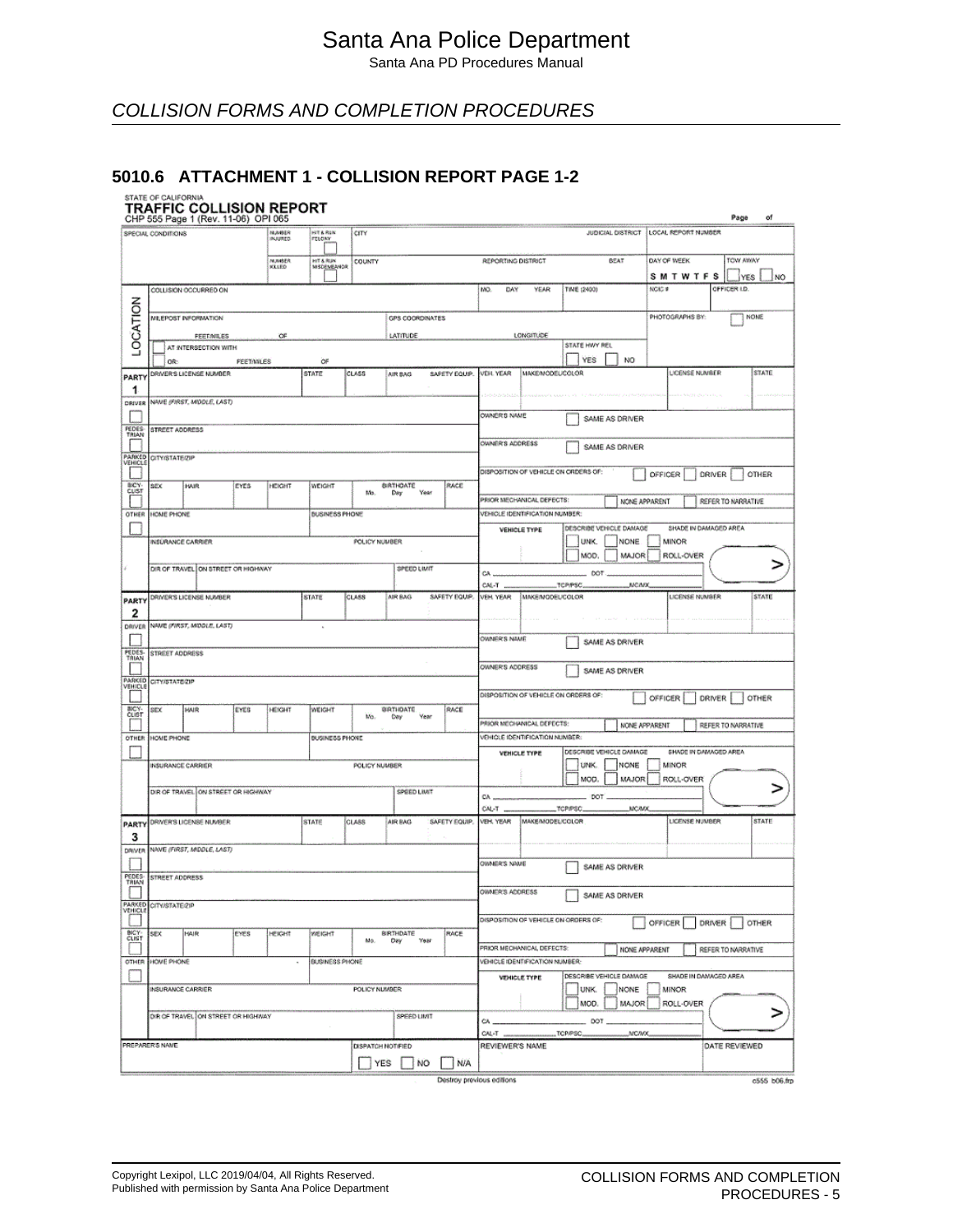Santa Ana PD Procedures Manual

### COLLISION FORMS AND COMPLETION PROCEDURES

## **STATE OF CALIFORNIA**<br>TRAFFIC COLLISION CODING

| CHP 555 Page 2 (Rev. 11-06) OPI 065                                  |                                                                    |                                    |                         |   |   |                                                                                      |   |                               | Page<br>of                                                     |
|----------------------------------------------------------------------|--------------------------------------------------------------------|------------------------------------|-------------------------|---|---|--------------------------------------------------------------------------------------|---|-------------------------------|----------------------------------------------------------------|
| DATE OF COLLISION (MO. DAY<br>YEAR)                                  | TIME (2400)                                                        | NCIC #                             |                         |   |   | OFFICER LD.                                                                          |   |                               | NUMBER                                                         |
|                                                                      |                                                                    |                                    |                         |   |   |                                                                                      |   |                               |                                                                |
| <b>OWNER'S NAME</b>                                                  |                                                                    |                                    | OWNER'S ADDRESS         |   |   |                                                                                      |   |                               | <b>NOTIFIED</b>                                                |
|                                                                      |                                                                    |                                    |                         |   |   |                                                                                      |   |                               |                                                                |
| <b>PROPERTY</b>                                                      |                                                                    |                                    |                         |   |   |                                                                                      |   |                               | <b>YES</b>                                                     |
| <b>DAMAGE</b><br>DESCRIPTION OF DAMAGE                               |                                                                    |                                    |                         |   |   |                                                                                      |   |                               |                                                                |
|                                                                      |                                                                    |                                    |                         |   |   |                                                                                      |   |                               |                                                                |
| <b>SEATING POSITION</b>                                              |                                                                    |                                    | <b>SAFETY EQUIPMENT</b> |   |   |                                                                                      |   |                               | <b>INATTENTION CODES</b>                                       |
|                                                                      | <b>OCCUPANTS</b>                                                   |                                    |                         |   |   | L - AIR BAG DEPLOYED<br><b>M/C BICYCLE-HELMET</b>                                    |   |                               | A - CELLPHONE HANDHELD                                         |
|                                                                      | A - NONE IN VEHICLE<br><b>B - UNKNOWN</b>                          |                                    | N-OTHER                 |   |   | M - AIR BAG NOT DEPLOYED<br><b>DRIVER</b><br>PASSENGER<br>$X - NO$<br>V-NO           |   |                               | B - CELLPHONE HANDSFREE<br>C - ELECTRONIC EQUIPMENT            |
|                                                                      | C - LAP BELT USED                                                  |                                    | P - NOT REQUIRED        |   |   | Y - YES<br>W - YES                                                                   |   |                               | D - RADIO / CD                                                 |
| 1 - DRIVER                                                           | D - LAP BELT NOT USED<br>E - SHOULDER HARNESS USED                 |                                    |                         |   |   |                                                                                      |   |                               | E - SMOKING<br><b>F-EATING</b>                                 |
| 23<br>1<br>2 TO 6 - PASSENGERS<br>456                                | F - SHOULDER HARNESS NOT USED                                      |                                    | <b>CHILD RESTRAINT</b>  |   |   | EJECTED FROM VEHICLE<br>0 - NOT EJECTED                                              |   |                               | G - CHILDREN                                                   |
| 7 - STATION WAGON REAR<br>8 - REAR OCC. TRK. OR VAN                  | G - LAP/SHOULDER HARNESS USED<br>H - LAP/SHOULDER HARNESS NOT USED |                                    | Q - IN VEHICLE USED     |   |   | 1 - FULLY EJECTED<br>R - IN VEHICLE NOT USED                                         |   |                               | H - ANIMALS<br>- PERSONAL HYGIENE                              |
| 9 - POSITION UNKNOWN<br>7                                            | J - PASSIVE RESTRAINT USED                                         |                                    |                         |   |   | 2 - PARTIALLY EJECTED<br>S - IN VEHICLE USE UNKNOWN                                  |   |                               | J - READING                                                    |
| 0-OTHER                                                              | K - PASSIVE RESTRAINT NOT USED                                     |                                    |                         |   |   | 3 - UNKNOWN<br>T - IN VEHICLE IMPROPER USE                                           |   |                               | K-OTHER                                                        |
|                                                                      |                                                                    |                                    |                         |   |   | ITEMS MARKED BELOW FOLLOWED BY AN ASTERISK (*) SHOULD BE EXPLAINED IN THE NARRATIVE. |   |                               |                                                                |
| <b>PRIMARY COLLISION FACTOR</b><br>LIST NUMBER (#) OF PARTY AT FAULT |                                                                    | <b>TRAFFIC CONTROL DEVICES</b>     | 1                       | 2 | 3 | SPECIAL INFORMATION                                                                  | 1 | 2 <br>$\overline{\mathbf{3}}$ | <b>MOVEMENT PRECEDING</b>                                      |
| VC SECTION VIOLATED.<br>OTED                                         |                                                                    |                                    |                         |   |   |                                                                                      |   |                               | <b>COLLISION</b>                                               |
| А<br>YES                                                             | A CONTROLS FUNCTIONING                                             |                                    |                         |   |   | A HAZARDOUS MATERIAL<br><b>B</b> CELL PHONE HANDHELD IN USE                          |   |                               | A STOPPED<br><b>B</b> PROCEEDING STRAIGHT                      |
| AM <sub>2</sub><br>B OTHER IMPROPER DRIVING*                         | <b>B</b> CONTROLS NOT FUNCTIONING*<br>C CONTROLS OBSCURED          |                                    |                         |   |   | C CELL PHONE HANDSFREE IN USE                                                        |   |                               | <b>C</b> RAN OFF ROAD                                          |
|                                                                      |                                                                    | D NO CONTROLS PRESENT / FACTOR*    |                         |   |   | D CELL PHONE NOT IN USE                                                              |   |                               | <b>D</b> MAKING RIGHT TURN                                     |
| C OTHER THAN DRIVER*                                                 |                                                                    | TYPE OF COLLISION                  |                         |   |   | E SCHOOL BUS RELATED                                                                 |   |                               | E MAKING LEFT TURN                                             |
| <b>D</b> UNKNOWN*                                                    | A HEAD - ON                                                        |                                    |                         |   |   | F 75 FT MOTORTRUCK COMBO                                                             |   |                               | F MAKING U TURN                                                |
|                                                                      | <b>B</b> SIDE SWIPE                                                |                                    |                         |   |   | G 32 FT TRAILER COMBO                                                                |   |                               | <b>G</b> BACKING                                               |
|                                                                      | C REAR END                                                         |                                    |                         |   |   | н                                                                                    |   |                               | H SLOWING / STOPPING                                           |
| <b>WEATHER (MARK 1 TO 2 ITEMS)</b>                                   | D SROADSIDE                                                        |                                    |                         |   |   |                                                                                      |   |                               | PASSING OTHER VEHICLE                                          |
| A CLEAR                                                              | E HIT OBJECT<br><b>F</b> OVERTURNED                                |                                    |                         |   | J | κ                                                                                    |   |                               | J. CHANGING LANES<br><b>K</b> PARKING MANEUVER                 |
| <b>B</b> CLOUDY<br><b>C RAINING</b>                                  | <b>G</b> VEHICLE / PEDESTRIAN                                      |                                    |                         |   |   |                                                                                      |   |                               | L ENTERING TRAFFIC                                             |
| <b>D</b> SNOWING                                                     | H OTHER":                                                          |                                    |                         |   |   | м                                                                                    |   |                               | <b>M OTHER UNSAFE TURNING</b>                                  |
| E FOG / VISIBILITY<br>FT.                                            |                                                                    |                                    |                         |   |   | N                                                                                    |   |                               | N XING INTO OPPOSING LANE                                      |
| F OTHER*:                                                            |                                                                    | MOTOR VEHICLE INVOLVED WITH        |                         |   |   | ۰                                                                                    |   |                               | <b>O</b> PARKED                                                |
| <b>G WIND</b>                                                        | A NON - COLLISION                                                  |                                    |                         |   |   |                                                                                      |   |                               | P MERGING                                                      |
| <b>LIGHTING</b>                                                      | <b>B</b> PEDESTRIAN                                                |                                    |                         |   |   |                                                                                      |   |                               | Q TRAVELING WRONG WAY                                          |
| A DAYLIGHT                                                           | C OTHER MOTOR VEHICLE                                              |                                    | 1                       | 2 | 3 | OTHER ASSOCIATED FACTOR(S)<br>(MARK 1 TO 2 ITEMS)                                    |   |                               | R OTHER *                                                      |
| <b>B</b> DUSK - DAWN<br><b>C</b> DARK - STREET LIGHTS                | E PARKED MOTOR VEHICLE                                             | D MOTOR VEHICLE ON OTHER ROADWAY   |                         |   |   | ve section violation<br><b>CITED</b>                                                 |   |                               |                                                                |
| D DARK - NO STREET LIGHTS                                            | <b>F</b> TRAIN                                                     |                                    |                         |   |   | Δ<br>- YES<br>LNO.                                                                   |   |                               |                                                                |
| E DARK - STREET LIGHTS NOT                                           | <b>G</b> BICYCLE                                                   |                                    |                         |   |   | VC SECTION VIOLATION<br>citta<br>в<br>YES                                            |   |                               |                                                                |
| <b>FUNCTIONING*</b>                                                  | h animal:                                                          |                                    |                         |   |   | NO.                                                                                  |   |                               | <b>SOBRIETY - DRUG</b>                                         |
| <b>ROADWAY SURFACE</b>                                               |                                                                    |                                    |                         |   |   | <b>VC BECTION MOLARICHE</b><br>CITED,<br>c<br>YES                                    | 1 | 3<br>$\mathbf{z}$             | PHYSICAL<br>(MARK 1 TO 2 ITEMS)                                |
| A DRY                                                                | FIXED OBJECT:                                                      |                                    |                         |   |   | ⊡ம                                                                                   |   |                               |                                                                |
| <b>B</b> WET                                                         |                                                                    |                                    |                         |   |   | Di                                                                                   |   |                               | A HAD NOT BEEN DRINKING                                        |
| C SNOWY - ICY                                                        | J OTHER OBJECT:                                                    |                                    |                         |   |   | E VISION OBSCUREMENT:<br>F INATTENTION*                                              |   |                               | <b>B</b> H8D - UNDER INFLUENCE<br>C HBD - NOT UNDER INFLUENCE* |
| D SLIPPERY (MUDDY, OILY, ETC.)<br>ROADWAY CONDITION(S)               |                                                                    |                                    |                         |   |   | <b>G</b> STOP & GO TRAFFIC                                                           |   |                               | D HED - IMPAIRMENT UNKNOWN*                                    |
| (MARK 1 TO 2 ITEMS)                                                  |                                                                    | PEDESTRIAN'S ACTIONS               |                         |   |   | <b>H</b> ENTERING / LEAVING RAMP                                                     |   |                               | E UNDER DRUG INFLUENCE*                                        |
| A HOLES, DEEP RUT                                                    | A NO PEDESTRIANS INVOLVED                                          |                                    |                         |   |   | <b>PREVIOUS COLLISION</b>                                                            |   |                               | F IMPAIRMENT - PHYSICAL*                                       |
| <b>B</b> LOOSE MATERIAL ON ROADWAY"                                  | B CROSSING IN CROSSWALK -                                          |                                    |                         |   |   | J UNFAMILIAR WITH ROAD                                                               |   |                               | <b>G IMPAIRMENT NOT KNOWN</b>                                  |
| C OBSTRUCTION ON ROADWAY"                                            | AT INTERSECTION                                                    |                                    |                         |   |   | K DEFECTIVE VEH, EQUIP.: CITED                                                       |   |                               | H NOT APPLICABLE                                               |
| D CONSTRUCTION - REPAIR ZONE                                         | C CROSSING IN CROSSWALK - NOT<br>AT INTERSECTION                   |                                    |                         |   |   | $\Box_{\text{no}}^{\text{yes}}$                                                      |   |                               | SLEEPY / FATIGUED*                                             |
| E REDUCED ROADWAY WIDTH                                              |                                                                    |                                    |                         |   |   |                                                                                      |   |                               |                                                                |
| F FLOODED*<br><b>G</b> OTHER":                                       | D CROSSING - NOT IN CROSSWALK<br>E IN ROAD - INCLUDES SHOULDER     |                                    |                         |   |   | L UNINVOLVED VEHICLE<br>M OTHER":                                                    |   |                               |                                                                |
| H NO UNUSUAL CONDITIONS                                              | F NOT IN ROAD                                                      |                                    |                         |   |   | N NONE APPARENT                                                                      |   |                               |                                                                |
|                                                                      |                                                                    | G APPROACHING / LEAVING SCHOOL BUS |                         |   |   | O RUNAWAY VEHICLE                                                                    |   |                               |                                                                |
| <b>SKETCH</b>                                                        |                                                                    |                                    |                         |   |   | <b>MISCELLANEOUS</b>                                                                 |   |                               |                                                                |
|                                                                      |                                                                    |                                    |                         |   |   |                                                                                      |   |                               |                                                                |
|                                                                      |                                                                    |                                    |                         |   |   |                                                                                      |   |                               |                                                                |
|                                                                      |                                                                    |                                    |                         |   |   | <b>INDICATE NORTH</b>                                                                |   |                               |                                                                |
|                                                                      |                                                                    |                                    |                         |   |   |                                                                                      |   |                               |                                                                |
|                                                                      |                                                                    |                                    |                         |   |   |                                                                                      |   |                               |                                                                |
|                                                                      |                                                                    |                                    |                         |   |   |                                                                                      |   |                               |                                                                |
|                                                                      |                                                                    |                                    |                         |   |   |                                                                                      |   |                               |                                                                |
|                                                                      |                                                                    |                                    |                         |   |   |                                                                                      |   |                               |                                                                |
|                                                                      |                                                                    |                                    |                         |   |   |                                                                                      |   |                               |                                                                |
|                                                                      |                                                                    |                                    |                         |   |   |                                                                                      |   |                               |                                                                |
|                                                                      |                                                                    |                                    |                         |   |   |                                                                                      |   |                               |                                                                |
|                                                                      |                                                                    |                                    |                         |   |   |                                                                                      |   |                               |                                                                |
|                                                                      |                                                                    |                                    |                         |   |   |                                                                                      |   |                               |                                                                |
|                                                                      |                                                                    |                                    |                         |   |   |                                                                                      |   |                               |                                                                |
|                                                                      |                                                                    |                                    |                         |   |   |                                                                                      |   |                               |                                                                |

**SEEK NORTH**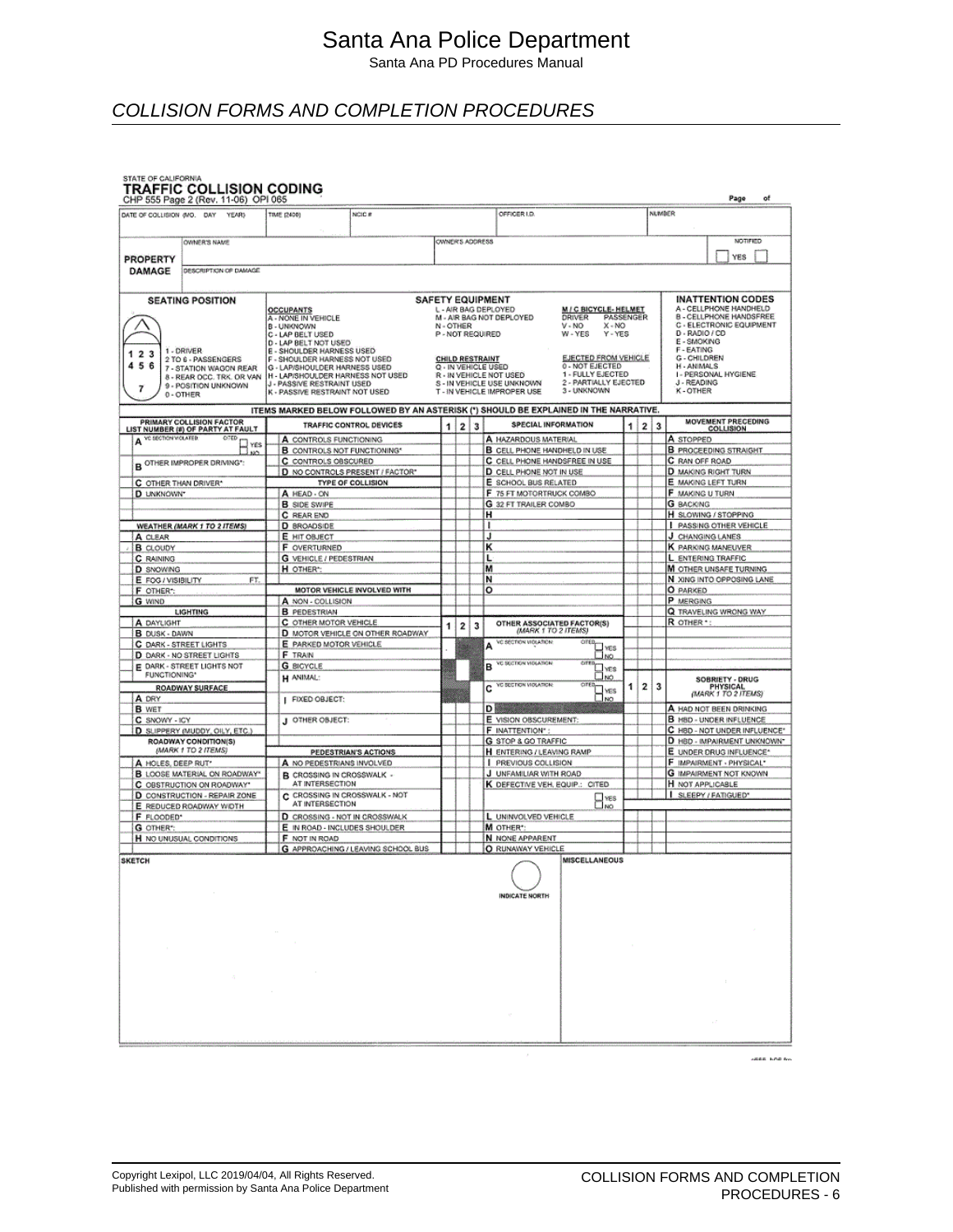Santa Ana PD Procedures Manual

## COLLISION FORMS AND COMPLETION PROCEDURES

#### **5010.7 ATTACHMENT 2 - COLLISION REPORT PAGE 3-4**

## STATE OF CAUFORNIA<br>INJURED / WITNESS / PASSENGERS

| OFFICER 1D.<br>MJMBER<br>DATE OF COLUSION (MO. DAY YEAR)<br>TIME (2400)<br>NGIC.#<br>EXTENT OF INJURY ("X" ONE)<br>INJURED WAS ("X" ONE)<br>PARTY<br>SEAT<br>AIR SAFETY<br><b>WITHESS</b><br><b>PASSENGER</b><br>EJECTED<br>AGE<br>SEX<br>OTHER VISIBLE<br>NUMBER<br>POS.<br>BAG EQUIP.<br>ONLY<br><b>ONLY</b><br>SEVERE<br>INJURY<br>COMPLAINT<br>OF PAIN<br>FATAL<br>INJURY<br><b>DRIVER</b><br>BICYCLIST OTHER<br><b>PASS</b><br>PED.<br>1#<br><b>TELEPHONE</b><br>NAME/D.O.B./ADDRESS<br>(INJURED ONLY) TRANSPORTED BY:<br>TAKEN TO:<br><b>DESCRIBE INJURIES</b><br>VICTIM OF VIOLENT CRIME NOTIFIED<br>¦#<br><b>TELEPHONE</b><br>NAME / 0.0.8. / ADDRESS<br><b>TAKEN TO:</b><br>(INJURED ONLY) TRANSPORTED BY:<br><b>DESCRIBE INJURIES</b><br>VICTIM OF VIOLENT CRIME NOTIFIED<br>₩<br><b>TELEPHONE</b><br>NAME / D.O.B. / ADDRESS<br>TAKEN TO:<br>(INJURED ONLY) TRANSPORTED BY:<br>DESCRIBE INJURIES<br>WOTIM OF VIOLENT CRIME NOTIFIED<br>1#<br>TELEPHONE<br>NAME / D. O. B. / ADDRESS<br>(INJURED ONLY) TRANSPORTED BY:<br><b>TAKEN TO:</b><br>DESCRIBE INJURIES<br>VICTIM OF VIOLENT CRIME NOTFIED<br>#<br>NAME / D. O. B. / ADDRESS<br>TELEPHONE<br>(INJURED ONLY) TRANSPORTED BY:<br><b>TAKEN TO:</b><br>DESCRIBE MJURIES<br>VICTIM OF VIOLENT CRIME NOTIFIED<br>$\mathbb{T}^{\sharp}$<br>NAME/D.O.B./ADDRESS<br>TELEPHONE<br>(INJURED ONLY) TRANSPORTED BY:<br>TAKEN TO:<br>DESCRIBE INJURIES<br>×<br>VICTIM OF VIOLENT CRIVE NOTIFIED<br>MO: DAY YEAR<br><b>PREPARER S NAME</b><br>MO. DAY YEAR<br><b>I.D. NUMBER</b><br>REVIEWER'S NAME | CHP 555 Page 3 (Rev. 11-06) OPI 065 |  | --- |  |            |  |  |  |  |  |
|--------------------------------------------------------------------------------------------------------------------------------------------------------------------------------------------------------------------------------------------------------------------------------------------------------------------------------------------------------------------------------------------------------------------------------------------------------------------------------------------------------------------------------------------------------------------------------------------------------------------------------------------------------------------------------------------------------------------------------------------------------------------------------------------------------------------------------------------------------------------------------------------------------------------------------------------------------------------------------------------------------------------------------------------------------------------------------------------------------------------------------------------------------------------------------------------------------------------------------------------------------------------------------------------------------------------------------------------------------------------------------------------------------------------------------------------------------------------------------------------------------------------------------------------------------|-------------------------------------|--|-----|--|------------|--|--|--|--|--|
|                                                                                                                                                                                                                                                                                                                                                                                                                                                                                                                                                                                                                                                                                                                                                                                                                                                                                                                                                                                                                                                                                                                                                                                                                                                                                                                                                                                                                                                                                                                                                        |                                     |  |     |  | Page<br>of |  |  |  |  |  |
|                                                                                                                                                                                                                                                                                                                                                                                                                                                                                                                                                                                                                                                                                                                                                                                                                                                                                                                                                                                                                                                                                                                                                                                                                                                                                                                                                                                                                                                                                                                                                        |                                     |  |     |  |            |  |  |  |  |  |
|                                                                                                                                                                                                                                                                                                                                                                                                                                                                                                                                                                                                                                                                                                                                                                                                                                                                                                                                                                                                                                                                                                                                                                                                                                                                                                                                                                                                                                                                                                                                                        |                                     |  |     |  |            |  |  |  |  |  |
|                                                                                                                                                                                                                                                                                                                                                                                                                                                                                                                                                                                                                                                                                                                                                                                                                                                                                                                                                                                                                                                                                                                                                                                                                                                                                                                                                                                                                                                                                                                                                        |                                     |  |     |  |            |  |  |  |  |  |
|                                                                                                                                                                                                                                                                                                                                                                                                                                                                                                                                                                                                                                                                                                                                                                                                                                                                                                                                                                                                                                                                                                                                                                                                                                                                                                                                                                                                                                                                                                                                                        |                                     |  |     |  |            |  |  |  |  |  |
|                                                                                                                                                                                                                                                                                                                                                                                                                                                                                                                                                                                                                                                                                                                                                                                                                                                                                                                                                                                                                                                                                                                                                                                                                                                                                                                                                                                                                                                                                                                                                        |                                     |  |     |  |            |  |  |  |  |  |
|                                                                                                                                                                                                                                                                                                                                                                                                                                                                                                                                                                                                                                                                                                                                                                                                                                                                                                                                                                                                                                                                                                                                                                                                                                                                                                                                                                                                                                                                                                                                                        |                                     |  |     |  |            |  |  |  |  |  |
|                                                                                                                                                                                                                                                                                                                                                                                                                                                                                                                                                                                                                                                                                                                                                                                                                                                                                                                                                                                                                                                                                                                                                                                                                                                                                                                                                                                                                                                                                                                                                        |                                     |  |     |  |            |  |  |  |  |  |
|                                                                                                                                                                                                                                                                                                                                                                                                                                                                                                                                                                                                                                                                                                                                                                                                                                                                                                                                                                                                                                                                                                                                                                                                                                                                                                                                                                                                                                                                                                                                                        |                                     |  |     |  |            |  |  |  |  |  |
|                                                                                                                                                                                                                                                                                                                                                                                                                                                                                                                                                                                                                                                                                                                                                                                                                                                                                                                                                                                                                                                                                                                                                                                                                                                                                                                                                                                                                                                                                                                                                        |                                     |  |     |  |            |  |  |  |  |  |
|                                                                                                                                                                                                                                                                                                                                                                                                                                                                                                                                                                                                                                                                                                                                                                                                                                                                                                                                                                                                                                                                                                                                                                                                                                                                                                                                                                                                                                                                                                                                                        |                                     |  |     |  |            |  |  |  |  |  |
|                                                                                                                                                                                                                                                                                                                                                                                                                                                                                                                                                                                                                                                                                                                                                                                                                                                                                                                                                                                                                                                                                                                                                                                                                                                                                                                                                                                                                                                                                                                                                        |                                     |  |     |  |            |  |  |  |  |  |
|                                                                                                                                                                                                                                                                                                                                                                                                                                                                                                                                                                                                                                                                                                                                                                                                                                                                                                                                                                                                                                                                                                                                                                                                                                                                                                                                                                                                                                                                                                                                                        |                                     |  |     |  |            |  |  |  |  |  |
|                                                                                                                                                                                                                                                                                                                                                                                                                                                                                                                                                                                                                                                                                                                                                                                                                                                                                                                                                                                                                                                                                                                                                                                                                                                                                                                                                                                                                                                                                                                                                        |                                     |  |     |  |            |  |  |  |  |  |
|                                                                                                                                                                                                                                                                                                                                                                                                                                                                                                                                                                                                                                                                                                                                                                                                                                                                                                                                                                                                                                                                                                                                                                                                                                                                                                                                                                                                                                                                                                                                                        |                                     |  |     |  |            |  |  |  |  |  |
|                                                                                                                                                                                                                                                                                                                                                                                                                                                                                                                                                                                                                                                                                                                                                                                                                                                                                                                                                                                                                                                                                                                                                                                                                                                                                                                                                                                                                                                                                                                                                        |                                     |  |     |  |            |  |  |  |  |  |
|                                                                                                                                                                                                                                                                                                                                                                                                                                                                                                                                                                                                                                                                                                                                                                                                                                                                                                                                                                                                                                                                                                                                                                                                                                                                                                                                                                                                                                                                                                                                                        |                                     |  |     |  |            |  |  |  |  |  |
|                                                                                                                                                                                                                                                                                                                                                                                                                                                                                                                                                                                                                                                                                                                                                                                                                                                                                                                                                                                                                                                                                                                                                                                                                                                                                                                                                                                                                                                                                                                                                        |                                     |  |     |  |            |  |  |  |  |  |
|                                                                                                                                                                                                                                                                                                                                                                                                                                                                                                                                                                                                                                                                                                                                                                                                                                                                                                                                                                                                                                                                                                                                                                                                                                                                                                                                                                                                                                                                                                                                                        |                                     |  |     |  |            |  |  |  |  |  |
|                                                                                                                                                                                                                                                                                                                                                                                                                                                                                                                                                                                                                                                                                                                                                                                                                                                                                                                                                                                                                                                                                                                                                                                                                                                                                                                                                                                                                                                                                                                                                        |                                     |  |     |  |            |  |  |  |  |  |
|                                                                                                                                                                                                                                                                                                                                                                                                                                                                                                                                                                                                                                                                                                                                                                                                                                                                                                                                                                                                                                                                                                                                                                                                                                                                                                                                                                                                                                                                                                                                                        |                                     |  |     |  |            |  |  |  |  |  |
|                                                                                                                                                                                                                                                                                                                                                                                                                                                                                                                                                                                                                                                                                                                                                                                                                                                                                                                                                                                                                                                                                                                                                                                                                                                                                                                                                                                                                                                                                                                                                        |                                     |  |     |  |            |  |  |  |  |  |
|                                                                                                                                                                                                                                                                                                                                                                                                                                                                                                                                                                                                                                                                                                                                                                                                                                                                                                                                                                                                                                                                                                                                                                                                                                                                                                                                                                                                                                                                                                                                                        |                                     |  |     |  |            |  |  |  |  |  |
|                                                                                                                                                                                                                                                                                                                                                                                                                                                                                                                                                                                                                                                                                                                                                                                                                                                                                                                                                                                                                                                                                                                                                                                                                                                                                                                                                                                                                                                                                                                                                        |                                     |  |     |  |            |  |  |  |  |  |
|                                                                                                                                                                                                                                                                                                                                                                                                                                                                                                                                                                                                                                                                                                                                                                                                                                                                                                                                                                                                                                                                                                                                                                                                                                                                                                                                                                                                                                                                                                                                                        |                                     |  |     |  |            |  |  |  |  |  |
|                                                                                                                                                                                                                                                                                                                                                                                                                                                                                                                                                                                                                                                                                                                                                                                                                                                                                                                                                                                                                                                                                                                                                                                                                                                                                                                                                                                                                                                                                                                                                        |                                     |  |     |  |            |  |  |  |  |  |
|                                                                                                                                                                                                                                                                                                                                                                                                                                                                                                                                                                                                                                                                                                                                                                                                                                                                                                                                                                                                                                                                                                                                                                                                                                                                                                                                                                                                                                                                                                                                                        |                                     |  |     |  |            |  |  |  |  |  |
|                                                                                                                                                                                                                                                                                                                                                                                                                                                                                                                                                                                                                                                                                                                                                                                                                                                                                                                                                                                                                                                                                                                                                                                                                                                                                                                                                                                                                                                                                                                                                        |                                     |  |     |  |            |  |  |  |  |  |
|                                                                                                                                                                                                                                                                                                                                                                                                                                                                                                                                                                                                                                                                                                                                                                                                                                                                                                                                                                                                                                                                                                                                                                                                                                                                                                                                                                                                                                                                                                                                                        |                                     |  |     |  |            |  |  |  |  |  |
|                                                                                                                                                                                                                                                                                                                                                                                                                                                                                                                                                                                                                                                                                                                                                                                                                                                                                                                                                                                                                                                                                                                                                                                                                                                                                                                                                                                                                                                                                                                                                        |                                     |  |     |  |            |  |  |  |  |  |
|                                                                                                                                                                                                                                                                                                                                                                                                                                                                                                                                                                                                                                                                                                                                                                                                                                                                                                                                                                                                                                                                                                                                                                                                                                                                                                                                                                                                                                                                                                                                                        |                                     |  |     |  |            |  |  |  |  |  |
|                                                                                                                                                                                                                                                                                                                                                                                                                                                                                                                                                                                                                                                                                                                                                                                                                                                                                                                                                                                                                                                                                                                                                                                                                                                                                                                                                                                                                                                                                                                                                        |                                     |  |     |  |            |  |  |  |  |  |
|                                                                                                                                                                                                                                                                                                                                                                                                                                                                                                                                                                                                                                                                                                                                                                                                                                                                                                                                                                                                                                                                                                                                                                                                                                                                                                                                                                                                                                                                                                                                                        |                                     |  |     |  |            |  |  |  |  |  |
|                                                                                                                                                                                                                                                                                                                                                                                                                                                                                                                                                                                                                                                                                                                                                                                                                                                                                                                                                                                                                                                                                                                                                                                                                                                                                                                                                                                                                                                                                                                                                        |                                     |  |     |  |            |  |  |  |  |  |
|                                                                                                                                                                                                                                                                                                                                                                                                                                                                                                                                                                                                                                                                                                                                                                                                                                                                                                                                                                                                                                                                                                                                                                                                                                                                                                                                                                                                                                                                                                                                                        |                                     |  |     |  |            |  |  |  |  |  |
|                                                                                                                                                                                                                                                                                                                                                                                                                                                                                                                                                                                                                                                                                                                                                                                                                                                                                                                                                                                                                                                                                                                                                                                                                                                                                                                                                                                                                                                                                                                                                        |                                     |  |     |  |            |  |  |  |  |  |
|                                                                                                                                                                                                                                                                                                                                                                                                                                                                                                                                                                                                                                                                                                                                                                                                                                                                                                                                                                                                                                                                                                                                                                                                                                                                                                                                                                                                                                                                                                                                                        |                                     |  |     |  |            |  |  |  |  |  |
|                                                                                                                                                                                                                                                                                                                                                                                                                                                                                                                                                                                                                                                                                                                                                                                                                                                                                                                                                                                                                                                                                                                                                                                                                                                                                                                                                                                                                                                                                                                                                        |                                     |  |     |  |            |  |  |  |  |  |
|                                                                                                                                                                                                                                                                                                                                                                                                                                                                                                                                                                                                                                                                                                                                                                                                                                                                                                                                                                                                                                                                                                                                                                                                                                                                                                                                                                                                                                                                                                                                                        |                                     |  |     |  |            |  |  |  |  |  |
|                                                                                                                                                                                                                                                                                                                                                                                                                                                                                                                                                                                                                                                                                                                                                                                                                                                                                                                                                                                                                                                                                                                                                                                                                                                                                                                                                                                                                                                                                                                                                        |                                     |  |     |  |            |  |  |  |  |  |
|                                                                                                                                                                                                                                                                                                                                                                                                                                                                                                                                                                                                                                                                                                                                                                                                                                                                                                                                                                                                                                                                                                                                                                                                                                                                                                                                                                                                                                                                                                                                                        |                                     |  |     |  |            |  |  |  |  |  |
|                                                                                                                                                                                                                                                                                                                                                                                                                                                                                                                                                                                                                                                                                                                                                                                                                                                                                                                                                                                                                                                                                                                                                                                                                                                                                                                                                                                                                                                                                                                                                        |                                     |  |     |  |            |  |  |  |  |  |
|                                                                                                                                                                                                                                                                                                                                                                                                                                                                                                                                                                                                                                                                                                                                                                                                                                                                                                                                                                                                                                                                                                                                                                                                                                                                                                                                                                                                                                                                                                                                                        |                                     |  |     |  |            |  |  |  |  |  |
|                                                                                                                                                                                                                                                                                                                                                                                                                                                                                                                                                                                                                                                                                                                                                                                                                                                                                                                                                                                                                                                                                                                                                                                                                                                                                                                                                                                                                                                                                                                                                        |                                     |  |     |  |            |  |  |  |  |  |
|                                                                                                                                                                                                                                                                                                                                                                                                                                                                                                                                                                                                                                                                                                                                                                                                                                                                                                                                                                                                                                                                                                                                                                                                                                                                                                                                                                                                                                                                                                                                                        |                                     |  |     |  |            |  |  |  |  |  |
|                                                                                                                                                                                                                                                                                                                                                                                                                                                                                                                                                                                                                                                                                                                                                                                                                                                                                                                                                                                                                                                                                                                                                                                                                                                                                                                                                                                                                                                                                                                                                        |                                     |  |     |  |            |  |  |  |  |  |
|                                                                                                                                                                                                                                                                                                                                                                                                                                                                                                                                                                                                                                                                                                                                                                                                                                                                                                                                                                                                                                                                                                                                                                                                                                                                                                                                                                                                                                                                                                                                                        |                                     |  |     |  |            |  |  |  |  |  |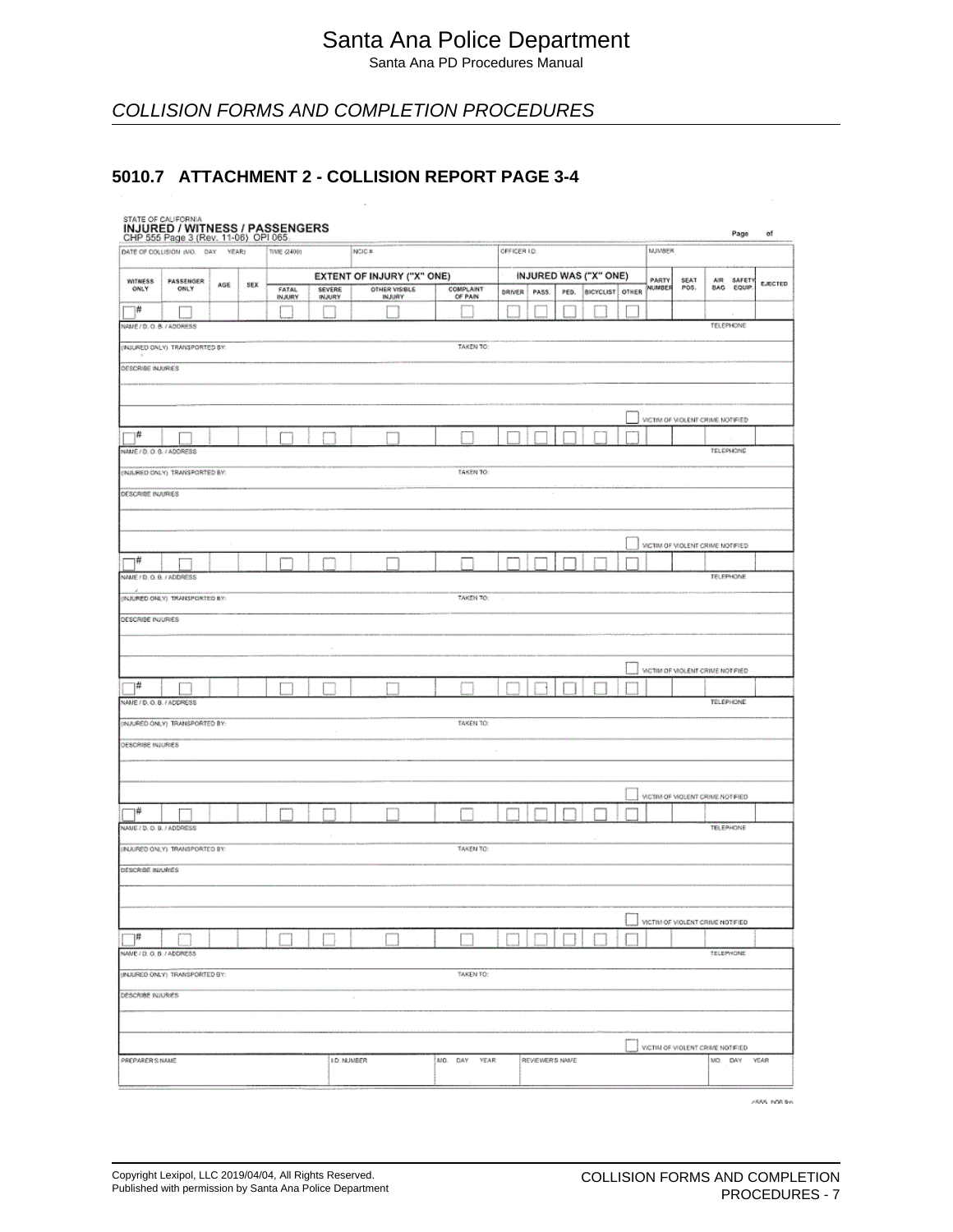Santa Ana PD Procedures Manual

## COLLISION FORMS AND COMPLETION PROCEDURES

| DATE OF COLLISION (MO. DAY | STATE OF CALIFORNIA<br><b>FACTUAL DIAGRAM</b><br>CHP 555 Page 4(Rev. 11-06) OPI 065-<br>YEAR) | TIME (2400)                               | NCIC #                                                                   |                        | OFFICER LD.<br>$\boldsymbol{\tau}$ |        | <b>NUMBER</b>            |              |
|----------------------------|-----------------------------------------------------------------------------------------------|-------------------------------------------|--------------------------------------------------------------------------|------------------------|------------------------------------|--------|--------------------------|--------------|
|                            |                                                                                               |                                           |                                                                          |                        |                                    |        |                          |              |
|                            |                                                                                               |                                           | ALL MEASUREMENTS ARE APPROXIMATE AND NOT TO SCALE UNLESS STATED (SCALE = |                        |                                    |        | y                        |              |
|                            |                                                                                               |                                           |                                                                          |                        |                                    |        |                          |              |
|                            |                                                                                               |                                           |                                                                          |                        |                                    |        |                          |              |
|                            |                                                                                               |                                           |                                                                          |                        |                                    |        |                          |              |
|                            |                                                                                               |                                           |                                                                          |                        |                                    |        | <b>INDICATE</b><br>NORTH |              |
|                            |                                                                                               |                                           |                                                                          |                        |                                    |        |                          |              |
|                            |                                                                                               |                                           |                                                                          |                        |                                    |        |                          |              |
|                            |                                                                                               |                                           |                                                                          |                        |                                    |        |                          |              |
|                            |                                                                                               |                                           |                                                                          |                        |                                    |        |                          |              |
|                            |                                                                                               |                                           |                                                                          |                        |                                    |        |                          |              |
|                            |                                                                                               |                                           |                                                                          |                        |                                    |        |                          |              |
|                            |                                                                                               |                                           |                                                                          |                        |                                    |        |                          |              |
|                            |                                                                                               |                                           |                                                                          |                        |                                    |        |                          |              |
|                            |                                                                                               |                                           |                                                                          |                        |                                    |        |                          |              |
|                            |                                                                                               |                                           |                                                                          |                        |                                    |        |                          |              |
|                            |                                                                                               |                                           |                                                                          |                        |                                    |        |                          |              |
|                            |                                                                                               |                                           |                                                                          |                        |                                    |        |                          |              |
|                            |                                                                                               |                                           |                                                                          |                        |                                    |        |                          |              |
|                            |                                                                                               |                                           |                                                                          |                        |                                    |        |                          |              |
|                            |                                                                                               |                                           |                                                                          |                        |                                    |        |                          |              |
|                            |                                                                                               |                                           |                                                                          |                        |                                    |        |                          |              |
|                            |                                                                                               |                                           |                                                                          |                        |                                    |        |                          |              |
|                            |                                                                                               |                                           |                                                                          |                        |                                    |        |                          |              |
|                            |                                                                                               |                                           |                                                                          |                        |                                    |        |                          |              |
|                            |                                                                                               |                                           |                                                                          |                        |                                    |        |                          |              |
|                            |                                                                                               |                                           |                                                                          |                        |                                    |        |                          |              |
|                            |                                                                                               |                                           |                                                                          |                        |                                    |        |                          |              |
|                            |                                                                                               |                                           |                                                                          |                        |                                    |        |                          |              |
|                            |                                                                                               |                                           |                                                                          |                        |                                    |        |                          |              |
|                            |                                                                                               |                                           |                                                                          |                        |                                    |        |                          |              |
|                            |                                                                                               |                                           |                                                                          |                        |                                    |        |                          |              |
|                            |                                                                                               |                                           |                                                                          |                        |                                    |        |                          |              |
|                            |                                                                                               |                                           |                                                                          |                        |                                    |        |                          |              |
|                            |                                                                                               |                                           |                                                                          |                        |                                    |        |                          |              |
|                            |                                                                                               |                                           |                                                                          |                        |                                    |        |                          |              |
|                            |                                                                                               |                                           |                                                                          |                        |                                    |        | $\mathcal{L}_1$          |              |
|                            |                                                                                               |                                           | $\alpha_{\rm{max}}=10^{10}$                                              |                        |                                    | $\sim$ |                          |              |
|                            |                                                                                               |                                           |                                                                          |                        |                                    |        |                          |              |
| $\mathcal{L}(\mathcal{S})$ |                                                                                               |                                           |                                                                          |                        |                                    |        |                          |              |
|                            |                                                                                               |                                           |                                                                          | $\mathbb{R}^3$         |                                    |        |                          |              |
|                            |                                                                                               | $\mathcal{V}$<br>$\overline{\phantom{a}}$ |                                                                          |                        |                                    |        |                          |              |
|                            |                                                                                               |                                           |                                                                          |                        |                                    |        |                          |              |
| PREPARED BY                |                                                                                               |                                           | <b>1D. NUMBER</b>                                                        | MO. DAY<br><b>YEAR</b> | <b>REVIEWER'S NAME</b>             |        |                          | MO. DAY YEAR |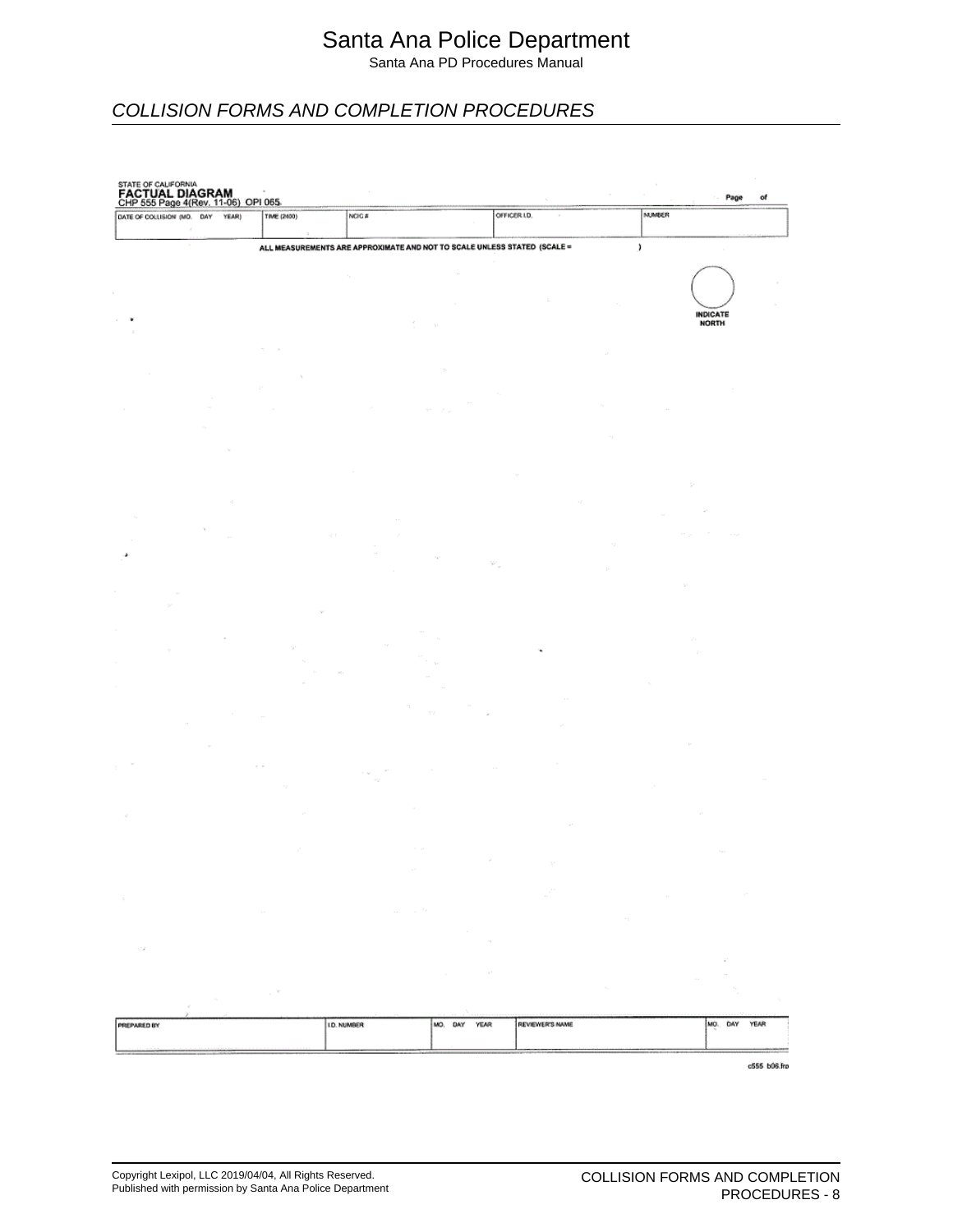Santa Ana PD Procedures Manual

## COLLISION FORMS AND COMPLETION PROCEDURES

#### **5010.8 ATTACHMENT 3 - COLLISION REPORT NARRATIVE**

## STATE OF CALIFORNIA<br>**NARRATIVE/SUPPLEMENTAL**

| 31.<br>PREPARER'S NAME and I.D. NUMBER<br>DATE<br><b>REVIEWER'S NAME</b><br>DATE                                                                                                         | Continued |
|------------------------------------------------------------------------------------------------------------------------------------------------------------------------------------------|-----------|
|                                                                                                                                                                                          |           |
|                                                                                                                                                                                          |           |
| 30.                                                                                                                                                                                      |           |
| 29.                                                                                                                                                                                      |           |
| 28.                                                                                                                                                                                      |           |
| 27.                                                                                                                                                                                      |           |
|                                                                                                                                                                                          |           |
| 25.                                                                                                                                                                                      |           |
| 24.                                                                                                                                                                                      |           |
| 23.                                                                                                                                                                                      |           |
|                                                                                                                                                                                          |           |
| 21.                                                                                                                                                                                      |           |
| 20.                                                                                                                                                                                      |           |
|                                                                                                                                                                                          |           |
| 18.                                                                                                                                                                                      |           |
|                                                                                                                                                                                          |           |
| 16.                                                                                                                                                                                      |           |
| <b>15.</b> $\blacksquare$                                                                                                                                                                |           |
| 14.<br>À,                                                                                                                                                                                |           |
|                                                                                                                                                                                          |           |
| $12.$                                                                                                                                                                                    |           |
| The common common common was a common                                                                                                                                                    |           |
| 10 <sub>c</sub>                                                                                                                                                                          |           |
|                                                                                                                                                                                          |           |
|                                                                                                                                                                                          |           |
|                                                                                                                                                                                          |           |
| 6.<br>R.                                                                                                                                                                                 |           |
| 5.                                                                                                                                                                                       |           |
|                                                                                                                                                                                          |           |
| 3.                                                                                                                                                                                       |           |
| 2.                                                                                                                                                                                       |           |
|                                                                                                                                                                                          |           |
| Yes<br>No                                                                                                                                                                                |           |
| LOCATION/SUBJECT<br>STATE HIGHWAY RELATED                                                                                                                                                |           |
| CITY/COUNTY/JUDICIAL DISTRICT<br>REPORTING DISTRICT/BEAT<br>CITATION NUMBER                                                                                                              |           |
| <b>Hit and Run Update</b><br><b>BA Update</b><br>Fatal<br>Narrative<br><b>Collision Report</b><br><b>Hazardous Materials</b><br><b>School Bus</b><br>Supplemental<br>Other:<br>Other: __ |           |
| TYPE SUPPLEMENTAL ("X" APPLICABLE)<br>X" ONE<br>"X" ONE                                                                                                                                  |           |
| DATE OF INCIDENT/OCCURRENCE<br>TIME (2400)<br>NCIC NUMBER<br>OFFICER I.D. NUMBER<br>NUMBER                                                                                               |           |
| CHP 556 (Rev. 7-90) OPI 061<br>ž,<br>Page                                                                                                                                                |           |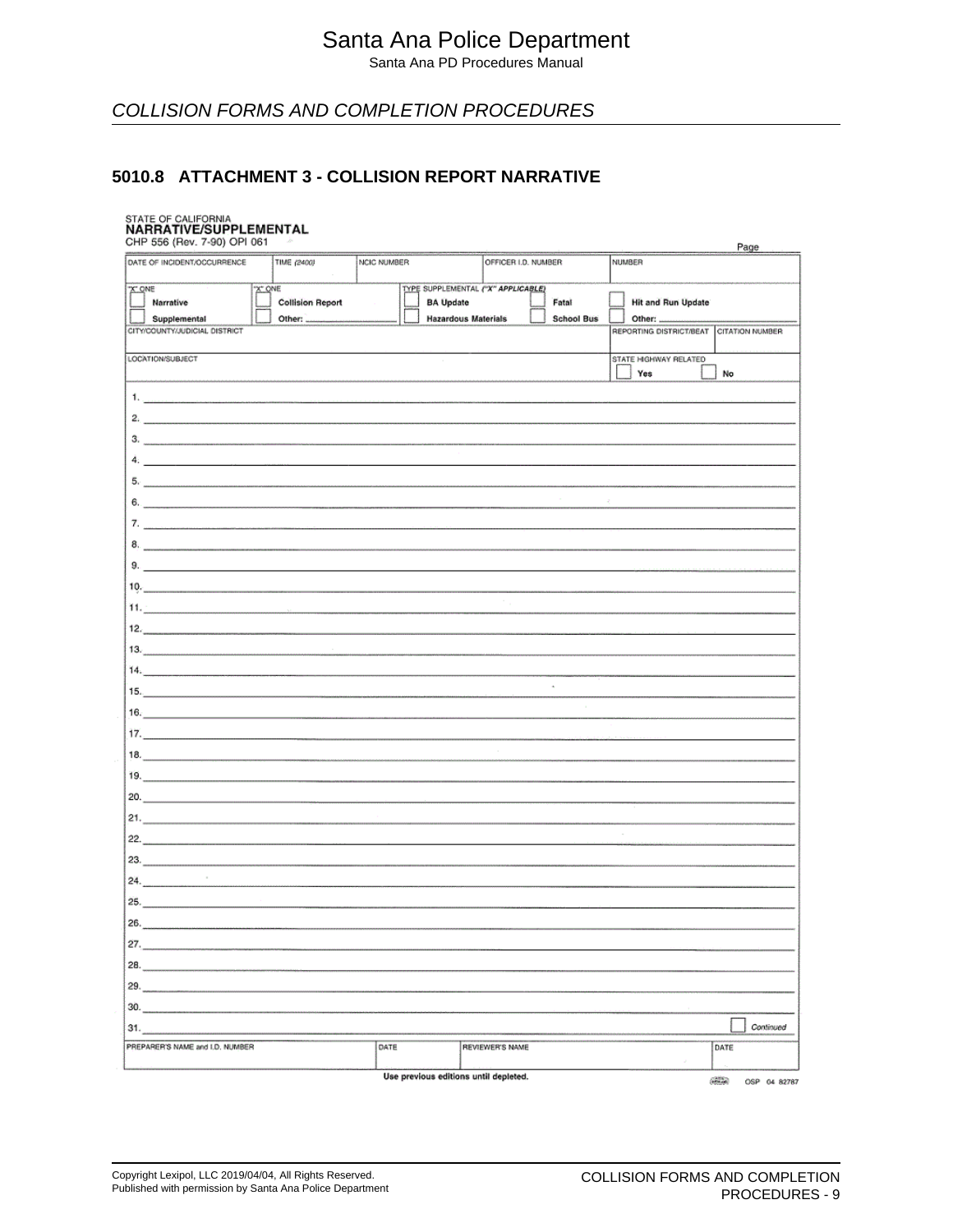Santa Ana PD Procedures Manual

COLLISION FORMS AND COMPLETION PROCEDURES

#### **5010.9 ATTACHMENT 4 - CHP 555-03 Traffic Collision Report (Property Damage Only)**

|                    |                                      |                                |                                                                  |                                | DEPARTMENT OF CALIFORNIA HIGHWAY PATROL | TRAFFIC COLLISION REPORT - Property Damage Only              |                         |         |                         |                    |             |                |                                                    |                               |                          |              |                      |                                                                 |              |
|--------------------|--------------------------------------|--------------------------------|------------------------------------------------------------------|--------------------------------|-----------------------------------------|--------------------------------------------------------------|-------------------------|---------|-------------------------|--------------------|-------------|----------------|----------------------------------------------------|-------------------------------|--------------------------|--------------|----------------------|-----------------------------------------------------------------|--------------|
|                    | SPECIAL CONDITIONS                   |                                |                                                                  | CHP 555-03 (Rev. 7-03) OPI 065 |                                         | HIT & RUN                                                    | CITY                    |         |                         |                    |             |                |                                                    |                               | <b>JUDICIAL DISTRICT</b> |              |                      | Original to Officer; copy(ies) to involved party(ies)<br>NUMBER |              |
|                    |                                      |                                |                                                                  |                                |                                         | COUNTY                                                       |                         |         |                         | REPORTING DISTRICT |             |                |                                                    | BEAT                          | REPORTING OFFICER        |              |                      |                                                                 |              |
|                    |                                      | COLLISION OCCURRED ON          |                                                                  |                                |                                         |                                                              |                         |         |                         | MÓ.                |             | DAY            | YEAR                                               | TIME (2400)                   | <b>NCIC</b>              |              |                      | OFFICER 1D.                                                     |              |
|                    |                                      | AT INTERSECTION WITH           |                                                                  |                                |                                         |                                                              |                         |         |                         |                    |             |                | DAY OF WEEK                                        |                               | TOW AWAY                 |              |                      | STATE HIGHWAY RELATED                                           |              |
| Or:                |                                      |                                | <b>PARTY DRIVER'S LICENSE NUMBER</b>                             | Feet/Miles                     |                                         | Of<br><b>STATE</b>                                           | CLASS                   | AIR BAG | SAFETY EQUIPMENT        |                    |             |                | SHADE                                              |                               |                          |              | $\Box$ Yes $\Box$ No | ∐ Yes LJ<br>(ALLIED AGENCY USE ONLY)                            | <b>No</b>    |
| W.                 |                                      |                                |                                                                  |                                |                                         |                                                              |                         |         |                         |                    |             |                | DAMAGED                                            |                               |                          |              |                      | Report taken Yes No                                             |              |
| DRIVER             |                                      |                                | NAME (FIRST, MIDDLE, LAST)                                       |                                |                                         |                                                              |                         |         | <b>TELEPHONE NUMBER</b> |                    |             |                | AREA                                               |                               |                          |              |                      | Exchange of information T Yes                                   | No.          |
| PEO<br>- 1         |                                      | <b>STREET ADDRESS</b>          |                                                                  |                                |                                         | (City)                                                       |                         | (Suite) |                         | (Zio Code)         |             |                |                                                    |                               |                          |              |                      |                                                                 |              |
| <b>PK VEH</b>      |                                      | SEX  RACE BIRTHDATE            |                                                                  | INSURANCE CARRIER              |                                         |                                                              |                         |         | POLICY NUMBER           |                    |             |                |                                                    |                               |                          |              |                      |                                                                 |              |
| BICYCLE            | <b>DIR. TRAVEL</b>                   |                                |                                                                  | ON STREET OR HIGHWAY           |                                         |                                                              |                         |         |                         |                    | SPEED LIMIT |                |                                                    |                               |                          |              |                      |                                                                 | INDICATE     |
| o l                |                                      |                                |                                                                  |                                |                                         | LICENSE NUMBER                                               |                         |         | <b>STATE</b>            |                    |             |                | PARTY                                              |                               |                          |              |                      |                                                                 | <b>NORTH</b> |
| <b>OTHER</b>       | VEH. YEAR                            |                                |                                                                  | MAKE / MODEL / COLOR           |                                         |                                                              |                         |         |                         |                    | VEH. TYPE   |                | 1                                                  |                               |                          |              |                      |                                                                 |              |
| <b>PARTY</b><br>2  | <b>ORIVER'S LICENSE NUMBER</b>       |                                |                                                                  |                                |                                         | STATE                                                        | <b>CLASS</b>            | AIR BAG | SAFETY EQUIPMENT        |                    |             |                | SHADE<br>DAMAGED                                   |                               |                          |              |                      |                                                                 |              |
| DRIVER             |                                      |                                | NAME (FIRST, MIDDLE, LAST)                                       |                                |                                         |                                                              |                         |         | TELEPHONE NUMBER        |                    |             |                | <b>AREA</b>                                        |                               |                          |              |                      |                                                                 |              |
| PEO                |                                      | STREET ADDRESS                 |                                                                  |                                |                                         | (City)                                                       |                         | (State) |                         | (Zip Code)         |             |                |                                                    |                               |                          |              |                      |                                                                 |              |
| u<br><b>PK VEH</b> |                                      | SEX RACE BIRTHDATE             |                                                                  | INSURANCE CARRIER              |                                         |                                                              |                         |         | POLICY NUMBER           |                    |             |                |                                                    |                               |                          |              |                      |                                                                 |              |
|                    |                                      |                                |                                                                  |                                |                                         |                                                              |                         |         |                         |                    |             |                |                                                    |                               |                          |              |                      |                                                                 |              |
| BICYCLE<br>n.      | <b>OIR TRAVEL</b>                    |                                |                                                                  | ON STREET OR HIGHWAY           |                                         |                                                              |                         |         |                         |                    | SPEED LIMIT |                |                                                    |                               |                          |              |                      |                                                                 |              |
| OTHER              | VEH. YEAR                            |                                |                                                                  | MAKE / MODEL / COLOR           |                                         | LICENSE NUMBER                                               |                         |         | STATE                   |                    | VEH. TYPE   |                | PARTY<br>2                                         |                               |                          |              |                      |                                                                 |              |
| WIT.               | <b>RIO</b>                           | Mali                           | SEX                                                              | <b>NAME</b>                    |                                         |                                                              |                         |         | <b>ADORESS</b>          |                    |             |                |                                                    |                               |                          |              | PHONE NUMBER         |                                                                 | PARTY NO.    |
|                    |                                      | <b>AGE</b>                     | <b>SEX</b>                                                       | NAME                           |                                         |                                                              |                         |         | <b>ADORESS</b>          |                    |             |                |                                                    |                               |                          |              | PHONE NUMBER         |                                                                 | PARTY NO.    |
|                    |                                      |                                |                                                                  |                                |                                         |                                                              |                         |         |                         |                    |             |                |                                                    |                               |                          |              |                      |                                                                 |              |
| PROP.              | NAME                                 |                                |                                                                  |                                |                                         |                                                              |                         |         | <b>ADORESS</b>          |                    |             |                |                                                    |                               |                          |              |                      | DAMAGED PROPERTY                                                |              |
|                    |                                      |                                | PRIMARY COLLISION FACTOR<br>LIST NUMBER (#) OF PARTY AT FAULT    |                                |                                         |                                                              | TRAFFIC CONTROL DEVICES |         |                         | Ŧ                  | Q           |                |                                                    | SPECIAL INFORMATION           | Đ                        | ×            |                      | MOVEMENT PRECEDING<br><b>COLLISION</b>                          |              |
| A                  |                                      | VC SECTION VIOLATED:           |                                                                  |                                |                                         | A CONTROLS FUNCTIONING<br><b>B</b> CONTROLS NOT FUNCTIONING* |                         |         |                         |                    |             |                | A HAZARDOUS MATERIAL                               | B CELL PHONE HANDHELD IN USE  |                          |              | A STOPPED            | <b>B</b> PROCEEDING STRAIGHT                                    |              |
|                    |                                      |                                | <b>B</b> OTHER IMPROPER DRIVING *                                |                                |                                         | C CONTROLS OBSCURED                                          |                         |         |                         |                    |             |                |                                                    | C CELL PHONE HANDSFREE IN USE |                          |              |                      | C RAN OFF ROAD                                                  |              |
|                    |                                      | C. OTHER THAN DRIVER *.        |                                                                  |                                |                                         | D NO CONTROLS PRESENT/FACTOR*                                | TYPE OF COLLISION       |         |                         |                    |             | E.             | D CELL PHONE NOT IN USE                            |                               |                          |              |                      | <b>D</b> MAKING RIGHT TURN<br>E. MAKING LEFT TURN               |              |
|                    | <b>D</b> UNKNOWN*                    |                                |                                                                  |                                |                                         | A HEAD-ON                                                    |                         |         |                         |                    |             | F              |                                                    |                               |                          |              |                      | F. MAKING U TURN                                                |              |
| Ε                  |                                      |                                |                                                                  |                                |                                         | <b>B</b> SIDESWIPE                                           |                         |         |                         |                    |             | G              |                                                    |                               |                          |              | <b>G</b> BACKING     |                                                                 |              |
|                    |                                      |                                | WEATHER (MARK 1 TO 2 ITEMS)                                      |                                |                                         | C REAR END<br><b>D</b> BROADSIDE                             |                         |         |                         |                    |             | н<br>٠         |                                                    |                               |                          |              |                      | <b>H</b> SLOWING / STOPPING<br><b>I PASSING OTHER VEHICLE</b>   |              |
|                    | A CLEAR                              |                                |                                                                  |                                |                                         | E HIT OBJECT                                                 |                         |         |                         |                    |             | J              |                                                    |                               |                          |              |                      | J CHANGING LANES                                                |              |
|                    | <b>B</b> CLOUDY                      |                                |                                                                  |                                |                                         | F OVERTURNED                                                 |                         |         |                         |                    |             | к              |                                                    |                               |                          |              |                      | <b>K PARKING MANEUVER</b>                                       |              |
|                    | C RAINING                            |                                |                                                                  |                                |                                         | <b>G</b> VEHICLE / PEDESTRIAN                                |                         |         |                         |                    |             | L              |                                                    |                               |                          |              |                      | L ENTERING TRAFFIC                                              |              |
|                    | <b>D</b> SNOWING<br>E FOG/VISIBILITY |                                |                                                                  |                                |                                         | H OTHER:<br>MOTOR VEHICLE INVOLVED WITH                      |                         |         |                         |                    |             | M<br>N         |                                                    |                               |                          |              |                      | M OTHER UNSAFE TURNING<br>N XING INTO OPPOSING LANE             |              |
|                    | F OTHER:                             |                                |                                                                  |                                |                                         | A NON-COLLISION                                              |                         |         |                         |                    |             | ۰              |                                                    |                               |                          |              | O PARKED             |                                                                 |              |
| G. WIND            |                                      |                                |                                                                  |                                |                                         | <b>B PEDESTRIAN</b>                                          |                         |         |                         |                    |             |                |                                                    |                               |                          |              | P MERGING            |                                                                 |              |
|                    |                                      | <b>LIGHTING</b>                |                                                                  |                                |                                         | C OTHER MOTOR VEHICLE                                        |                         |         |                         | d.                 | 2           |                |                                                    | OTHER ASSOCIATED FACTOR(S)    |                          |              |                      | Q TRAVELING WRONG WAY                                           |              |
|                    | A DAYLIGHT<br><b>B</b> DUSK - DAWN   |                                |                                                                  |                                |                                         | D MOTOR VEHICLE ON OTHER HIGHWAY<br>E PARKED MOTOR VEHICLE   |                         |         |                         |                    |             |                | A VC SECTION VIOLATION:                            | (MARK 1 TO 2 ITEMS).          |                          |              | R OTHER:*            |                                                                 |              |
|                    |                                      | <b>C. DARK - STREET LIGHTS</b> |                                                                  |                                |                                         | F TRAIN                                                      |                         |         |                         |                    |             |                |                                                    |                               |                          |              |                      |                                                                 |              |
|                    |                                      |                                | D DARK - NO STREET LIGHTS                                        |                                |                                         | <b>G</b> BICYCLE                                             |                         |         |                         |                    |             |                | <b>B</b> VC SECTION VIOLATION:                     |                               |                          |              |                      |                                                                 |              |
|                    | <b>FUNCTIONING*</b>                  |                                | E DARK - STREET LIGHTS NOT                                       |                                |                                         | H ANIMAL:                                                    |                         |         |                         |                    |             |                |                                                    |                               |                          |              |                      |                                                                 |              |
|                    |                                      |                                | ROADWAY SURFACE                                                  |                                |                                         | FIXED OBJECT:                                                |                         |         |                         |                    |             |                |                                                    |                               |                          | $\mathbf{z}$ |                      | SOBRIETY - DRUG / PHYSICAL<br>(MARK 1 TO 2 ITEMS)               |              |
| A DRY              |                                      |                                |                                                                  |                                |                                         |                                                              |                         |         |                         |                    |             |                |                                                    |                               |                          |              |                      | A HAD NOT BEEN DRINKING                                         |              |
| B WET              | C SNOWY-ICY                          |                                |                                                                  |                                |                                         | J OTHER OBJECT:                                              |                         |         |                         |                    |             |                | E VISION OBSCUREMENT:                              |                               |                          |              |                      | <b>B H8D - UNDER INFLUENCE</b><br>C HBD - NO UNDER INFLUENCE*   |              |
|                    |                                      |                                | D SLIPPERY (MUDDY, OILY, ETC.)                                   |                                |                                         |                                                              |                         |         |                         |                    |             |                | F INATTENTION*                                     |                               |                          |              |                      | D HBD - IMPAIRMENT UNKNOWN*                                     |              |
|                    |                                      |                                | ROADWAY CONDITION(S)                                             |                                |                                         |                                                              | PEDESTRIAN'S ACTIONS    |         |                         |                    |             |                | G STOP & GO TRAFFIC                                |                               |                          |              |                      | E UNDER DRUG INFLUENCE*                                         |              |
|                    |                                      | (MARK 1 TO 2 ITEMS)            |                                                                  |                                |                                         | A. NO PEDESTRIAN INVOLVED.                                   |                         |         |                         |                    |             |                |                                                    | H ENTERING / LEAVING RAMP     |                          |              |                      | F IMPAIRMENT - PHYSICAL*                                        |              |
|                    |                                      | A HOLES, DEEP RUTS*            |                                                                  |                                |                                         | B CROSSING IN CROSSWALK AT                                   |                         |         |                         |                    |             |                | I PREVIOUS COLLISION                               |                               |                          |              |                      | <b>G IMPAIRMENT NOT KNOWN</b>                                   |              |
|                    |                                      |                                | <b>B</b> LOOSE MATERIAL ON ROADWAY"<br>C OBSTRUCTION ON ROADWAY* |                                |                                         | <b>INTERSECTION</b><br>C CROSSING IN CROSSWALK - NOT AT      |                         |         |                         |                    |             |                | J UNFAMILIAR WITH ROAD<br>K DEFECTIVE VEH. EQUIP.: |                               |                          |              |                      | <b>H</b> NOT APPLICABLE<br>SLEEPY/FATIGUED*                     |              |
|                    |                                      |                                | D CONSTRUCTION - REPAIR ZONE                                     |                                |                                         | <b>INTERSECTION</b>                                          |                         |         |                         |                    |             |                |                                                    |                               |                          |              |                      |                                                                 |              |
|                    |                                      |                                | E REDUCED ROADWAY WIDTH.                                         |                                |                                         | D CROSSING - NOT IN CROSSWALK                                |                         |         |                         |                    |             |                | L UNINVOLVED VEHICLE                               |                               |                          |              |                      |                                                                 |              |
|                    |                                      |                                |                                                                  |                                |                                         |                                                              |                         |         |                         |                    |             |                |                                                    |                               |                          |              |                      |                                                                 |              |
|                    | F FLOODED*                           |                                |                                                                  |                                |                                         | E IN ROAD - INCLUDES SHOULDER                                |                         |         |                         |                    |             | <b>MOTHER:</b> |                                                    |                               |                          |              |                      |                                                                 |              |
|                    | <b>G OTHER</b> <sup>*</sup>          |                                | H NO UNUSUAL CONDITIONS                                          |                                |                                         | F NOT IN ROAD<br><b>G</b> APPROACHING / LEAVING SCHOOL       |                         |         |                         |                    |             |                | N NONE APPARENT:<br>O RUNAWAY VEHICLE              |                               |                          |              |                      |                                                                 |              |

Destroy previous editions.